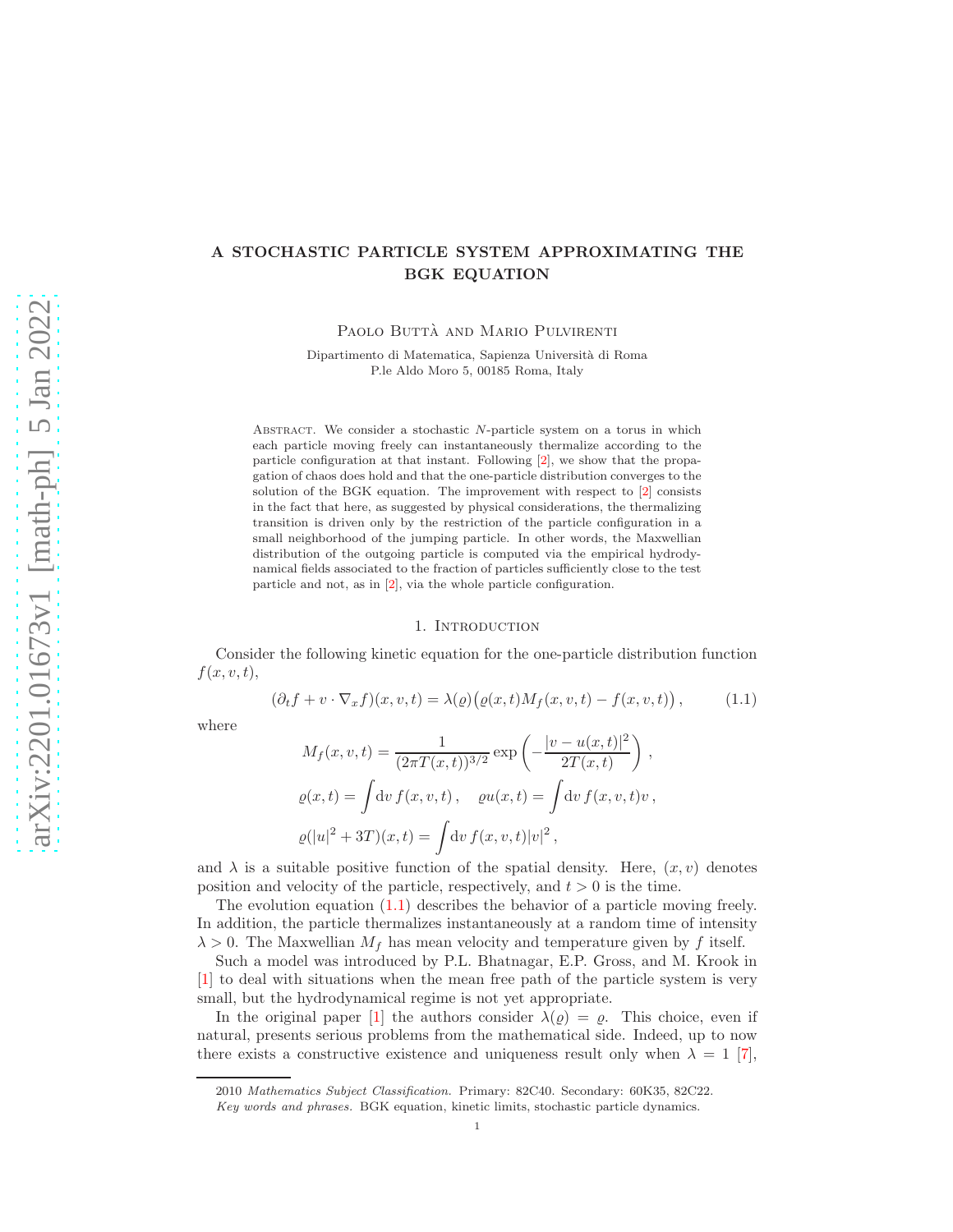which is the case treated here, or when  $\lambda$  is a smooth bounded function, case in which the analysis of [\[7\]](#page-24-2) can be easily extended.

Clearly, the BGK model must preserve mass, momentum, energy, and satisfy the H-Theorem. It also exhibits the usual hydrodynamic behavior whenever  $\lambda \to \infty$ . The interest of the model is related to the fact that the instantaneous thermalization described by [\(1.1\)](#page-0-0) is much easier to compute compared to a huge amount of collisions which however produces the same effect at the end.

We now try to present an heuristic derivation of the BGK equation, which is indeed not a simple arbitrary toy model but it is based on reasonable physical arguments.

The starting point is the usual Boltzmann equation,

<span id="page-1-0"></span>
$$
(\partial_t + v \cdot \nabla_x) f = \frac{1}{\varepsilon} Q(f, f), \qquad (1.2)
$$

where Q is the collision operator, which we do not make explicit here, and  $\varepsilon$  is a very small scale parameter. Fixed  $t > 0$ , we represent the solution  $f(t)$  to  $(1.2)$ with initial datum  $f_0$  in terms of the Trotter product formula: letting  $n = \lfloor t/\tau \rfloor$ with  $\tau > 0$  very small,

<span id="page-1-1"></span>
$$
f(t) \approx f(n\tau) \approx (S_0(\tau)S_h(\tau))^n f_0,
$$
\n(1.3)

where  $S_0(t)f(x, v) = f(x - vt, v)$  is the free stream operator and  $S_h(t)f_0$  is the solution to the homogeneous Boltzmann equation

$$
\varepsilon \partial_t f = Q(f, f)
$$

with initial datum  $f_0$ .

By virtue of the well known properties of the homogeneous Boltzmann equation,

$$
\lim_{\varepsilon \to 0} S_0(\tau) f = \varrho M_f \,,
$$

so that we can replace in Eq. [\(1.3\)](#page-1-1) the term  $S_h(\tau)$  by the transition probability P such that  $f \to \rho M_f$  with probability  $\tau < 1$  and  $f \to f$  with probability  $1 - \tau$ . Thus

$$
f(n\tau) \approx (S_0(\tau)P)^n f_0,
$$

i.e.,

$$
f(n\tau) \approx S_0(\tau)(S_0(\tau)P)^{n-1}f_0 + S_0(\tau)(P-1)(S_0(\tau)P)^{n-1}f_0
$$
  
= \cdots \cdots  
= S\_0(n\tau)f\_0 + \sum\_{k=1}^n S\_0(k\tau)(P-1)(S\_0(\tau)P)^{n-k}f\_0  

$$
\approx S_0(n\tau)f_0 + \sum_{k=1}^n S_0(k\tau)(P-1)f[(n-k)\tau]. \qquad (1.4)
$$

But

<span id="page-1-2"></span>
$$
\frac{1}{\tau}(P-1)f = \varrho M_f - f,
$$

thus in the limit  $\tau \to 0$  Eq. [\(1.4\)](#page-1-2) reads

$$
f(t) = S_0(t)f_0 + \int_0^t ds S_0(s)(\rho M_f - f)(t - s),
$$

or, equivalently,  $(1.1)$  with  $\lambda = 1$ .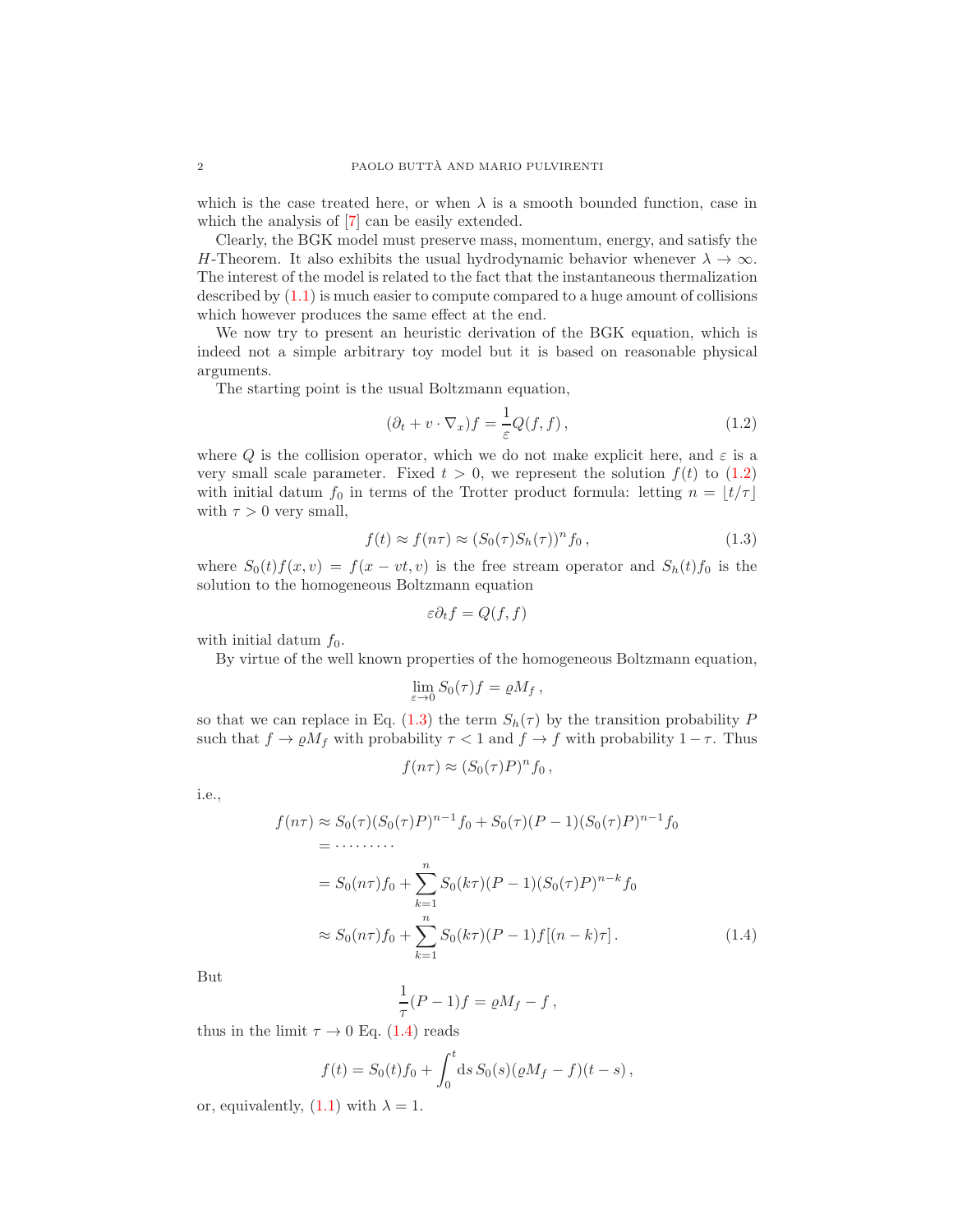We assume  $\lambda = 1$  however, when the density is high, the transition probability of the event  $f \to \rho M_f$  should increase so that we can recover, by the above heuristic argument, the BGK equation with  $\lambda = \varrho$  as well, as originally proposed in [\[1\]](#page-24-1).

The heuristic argument leading to the BGK picture starts from the Boltzmann equation and applies in situations close to the hydrodynamical regime, but still with a finite mean free path. Thus, this equation does not seem to be consequence of a scaling limit for which one obtains either the Boltzmann equation in the low density (or Boltzmann-Grad) limit, or the hydrodynamical equations in a mere space-time scaling.

In the present paper we introduce a stochastic system of  $N$  interacting particles on a d-dimensional torus  $(d = 2, 3)$ , and prove the convergence of the one-particle law to the corresponding solution to the BGK equation in the limit  $N\to\infty$  . In doing this, we follow a previous similar approach developed in [\[2\]](#page-24-0). The improvements we present here are related to the following aspect. In the particle model we introduce a function  $x \to \varphi(x)$  (x is the space variable) which we use to compute the local empirical hydrodynamical fields,

$$
\varrho(x) = \frac{1}{N} \sum_{j=1}^{N} \varphi(x - x_j), \quad \varrho(u(x)) = \frac{1}{N} \sum_{j=1}^{N} \varphi(x - x_j) v_j,
$$
  

$$
\varrho(|u|^2 + 3T)(x) = \frac{1}{N} \sum_{j=1}^{N} \varphi(x - x_j) v_j^2,
$$

where  $(x_1 \cdots x_N; v_1 \cdots v_N)$  are the sequence of positions and velocities of the parti-cle configuration. In [\[2\]](#page-24-0) the function  $\varphi$  was assumed to be strictly positive to avoid divergences due to the possibility of a local vacuum. This is physically not very reasonable because long-range effects should not play any role in the jump mechanism of a tagged particle. Here, we remove such an hypothesis allowing  $\varphi$  to be compactly supported. In other words,  $\varphi$  can be thought as a smoothed version of the characteristic function of a small ball.

We remark that the analysis of the present paper is, in a sense, equivalent to the introduction of the stochastic particle system which is the inhomogeneous version of the well known Kac's model [\[8,](#page-24-3) [3\]](#page-24-4), and it is the conceptual basis of the usual Monte Carlo Direct Simulation Method (Bird's scheme), see, e.g., [\[4\]](#page-24-5), to approximate the solutions of the usual Boltzmann equation.

Here, we work in a canonical context, i.e., the number of particles  $N$  is fixed. In [\[5\]](#page-24-6) the authors derive a linear version of the homogeneous BGK equation, starting from a suitable two species particle system in the microcanonical setting. Namely, the energy of the system they consider is also fixed. This is more related to the spirit of the original Kac's model.

The plan of the paper is the following. We first fix the cutoff function  $\varphi$  and a regularized version of the BGK equation (see Eq. [\(2.14\)](#page-5-0) below) in which the hydrodynamical fields are smeared. After fixing notation and establishing the main result in Section [2,](#page-3-0) we introduce in Section [3](#page-7-0) a coupling between the particle system and N independent copies of a one-particle stochastic process associated to the regularized BGK equation, which is the basic tool for the proof of convergence. Sections [4](#page-10-0) and [5](#page-12-0) contain the preliminary lemmas and the key result on the proximity of the particle system to the regularized equation. In Section [6](#page-19-0) we remove the cutoff as in [\[2\]](#page-24-0). But here we choose a different method, by working not on the equations but on the processes, again with a coupling technique. As matter of facts, the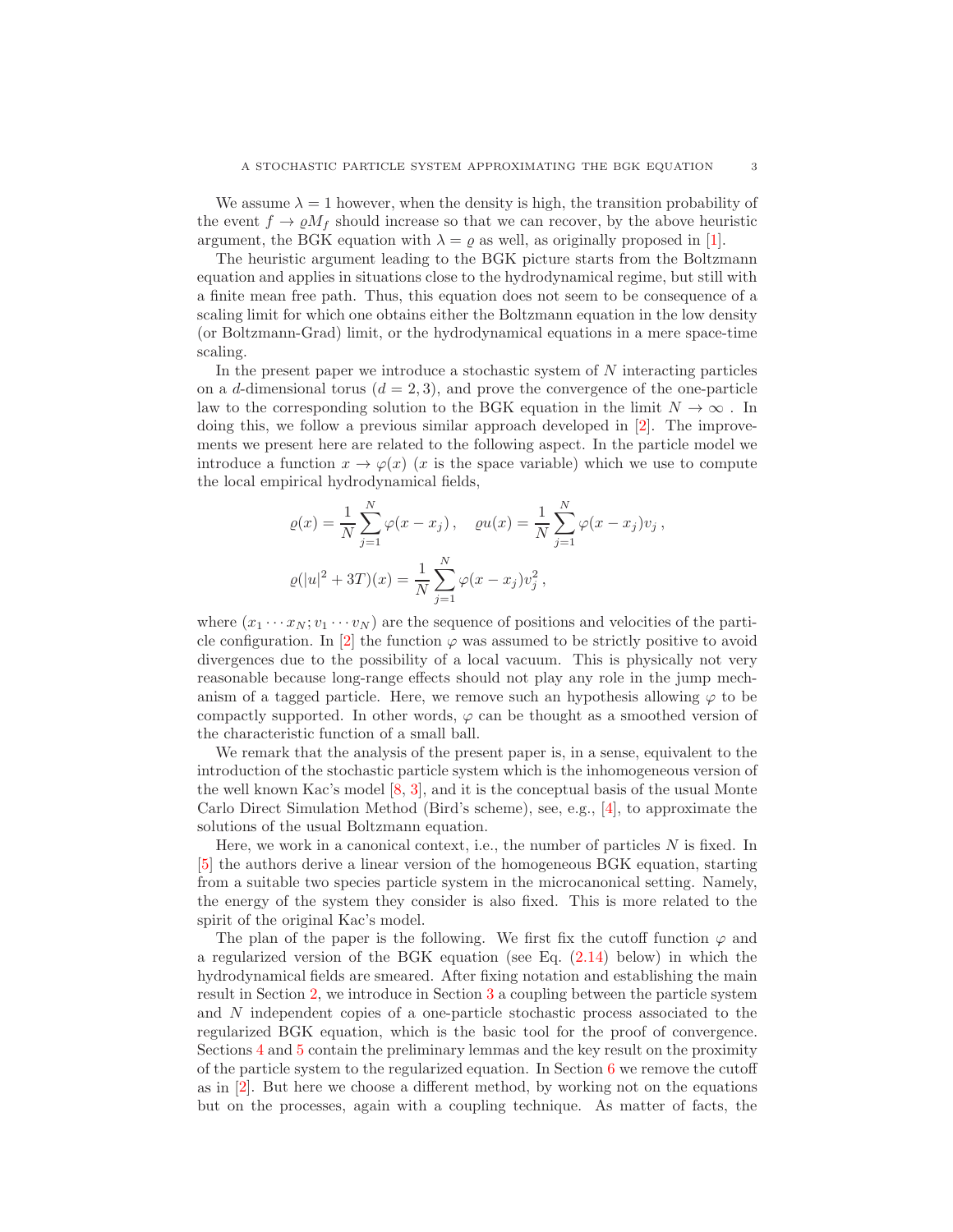convergence of the laws is obtained in the 2-Wasserstein distance, hence weaker with respect to the result in  $[2]$  holding in a weighted  $L^1$  space, but in addition here we also prove the convergence of the processes, and this is closer to the spirit of the present analysis. The final result follows by a diagonal limit.

### 2. NOTATION AND RESULTS

<span id="page-3-0"></span>For  $d = 2, 3$  we let

- $\mathbb{T}^d = (\mathbb{R}/(\frac{1}{2} + \mathbb{Z}))^d$  be the *d*-dimensional torus of side length one.
- <span id="page-3-4"></span>•  $\varphi \in C^{\infty}(\mathbb{T}^{\overline{d}};\mathbb{R}_{+})$  be a smearing function such that<sup>[1](#page-3-1)</sup>

$$
\varphi_0 := \varphi(0) = \max \varphi \ge 1, \quad \varphi(x) = 0 \text{ for } |x| \ge \frac{1}{2},
$$
  

$$
\varphi(x) = \varphi(-x), \quad \int dy \,\varphi(y) = 1,
$$
 (2.1)

where for  $x \in \mathbb{T}^d$  we denote by |x| its distance from 0 (on the torus).

•  $M_{u,T} = M_{u,T}(v)$ ,  $v \in \mathbb{R}^d$ , be the normalized Maxwellian density of mean velocity  $u \in \mathbb{R}^d$  and temperature T, i.e.,

$$
M_{u,T}(v) = \frac{1}{(2\pi T)^{d/2}} \exp\left(-\frac{|v - u|^2}{2T}\right).
$$
 (2.2)

Note that

$$
u = \int dv M_{u,T}(v) v
$$
,  $T = \frac{1}{d} \int dv M_{u,T}(v) |v - u|^2$ .

2.1. The BGK equation. We denote by  $f = f(t) = f(x, v, t)$ , where  $(x, v) \in$  $\mathbb{T}^d \times \mathbb{R}^d$  and  $t \in \mathbb{R}_+$  is the time, the solution to the BGK equation,

<span id="page-3-2"></span>
$$
\partial_t f + v \cdot \nabla_x f = \varrho_f M_f - f \,, \tag{2.3}
$$

where  $\rho_f = \rho_f(x, t)$  is the local density defined by

$$
\varrho_f(x,t) = \int \mathrm{d}v \, f(x,v,t) \,, \tag{2.4}
$$

while  $M_f = M_f(x, v, t)$  is the (local) Maxwellian given by

$$
M_f(x, v, t) = M_{u_f(x, t), T_f(x, t)}(v), \qquad (2.5)
$$

with  $u_f = u_f(x, t)$  and  $T_f = T_f(x, t)$  the local velocity and temperature,

$$
\varrho_f(x,t)u_f(x,t) = \int dv f(x,v,t) v,
$$
\n(2.6)

$$
\varrho_f(x,t)T_f(x,t) = \frac{1}{d} \int dv f(x,v,t) |v - u_f(x,t)|^2.
$$
 (2.7)

Well-posedness of the BGK equation together with  $L^{\infty}$  estimates for the hydrodynamical fields can be found in [\[7\]](#page-24-2). In particular, we consider as initial condition a probability density  $f_0$  on  $\mathbb{T}^d \times \mathbb{R}^d$  such that there are a function  $a \in C(\mathbb{R}^d)$  and positive constants  $C_1, \alpha > 0$  such that

$$
a(v) \le f_0(x, v) \le C_1 e^{-\alpha |v|^2} \quad \forall (x, v) \in \mathbb{T}^d \times \mathbb{R}^d,
$$
  
\n
$$
a \ge 0, \quad C_2 := \int dv \, a(v) > 0.
$$
\n
$$
(2.8)
$$

<span id="page-3-3"></span><span id="page-3-1"></span><sup>&</sup>lt;sup>1</sup>The assumption  $\varphi_0 \geq 1$  in unnecessary but it makes cleaner some estimates. On the other hand, it is not restrictive as we are interested in the case when  $\varphi$  converges to the  $\delta$ -function.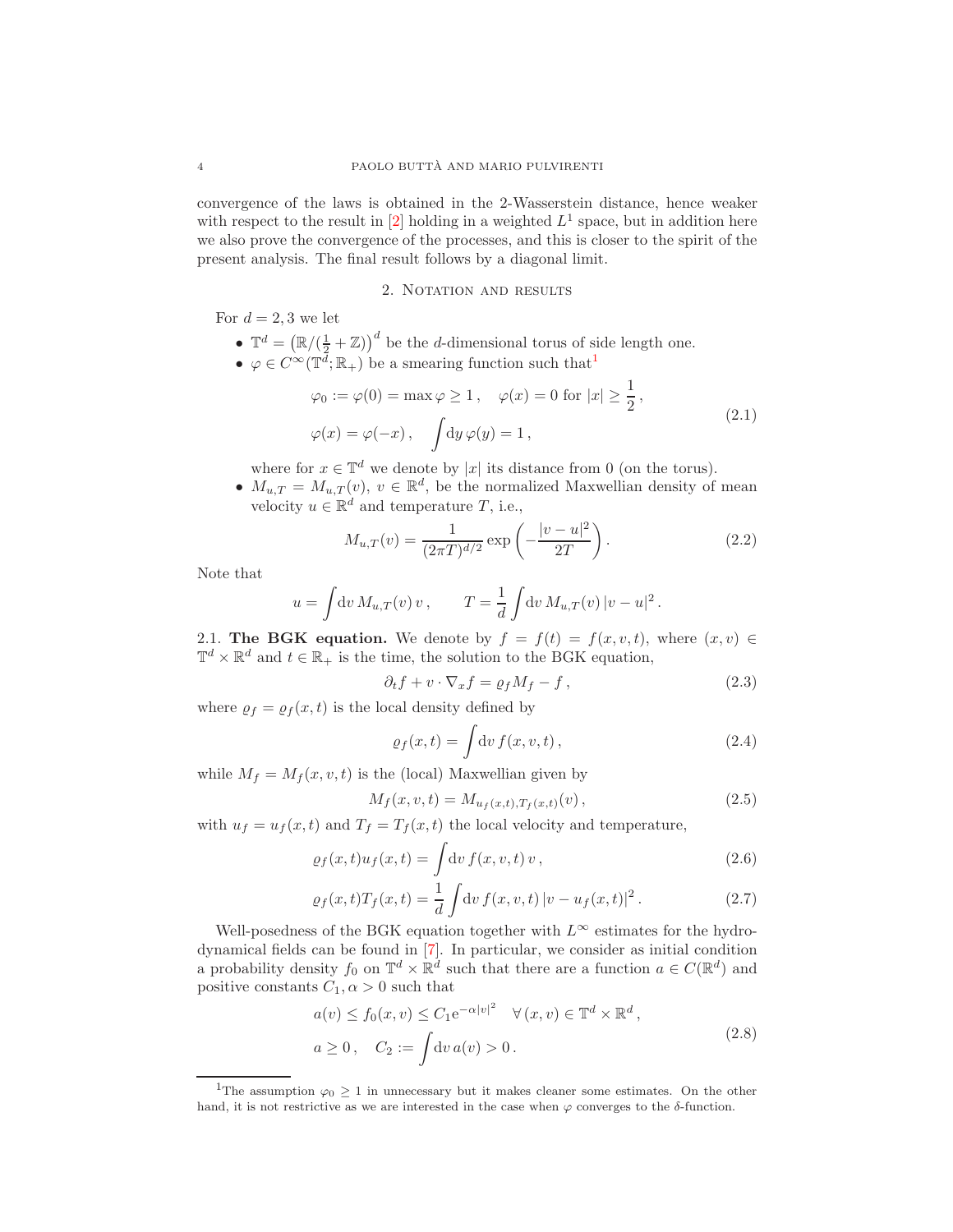Therefore, from [\[7,](#page-24-2) Theorem 3.1] the following proposition follows.

<span id="page-4-3"></span>**Proposition 2.1.** There exists a mild solution  $f = f(t) = f(x, v, t)$  to Eq. [\(2.3\)](#page-3-2) with initial condition  $f(x, v, 0) = f_0(x, v)$  satisfying Eq. [\(2.8\)](#page-3-3).<sup>[2](#page-4-0)</sup> Moreover, there are a non-decreasing finite function  $t \mapsto K_{q,t} = K_{q,t}(f_0), q \in \mathbb{N}$ , and a non-increasing positive function  $t \mapsto A_t = A_t(f_0)$  such that, for any  $(x, t) \in \mathbb{T}^d \times \mathbb{R}_+$ ,

<span id="page-4-5"></span>
$$
|u_f(x,t)| + T_f(x,t) + \mathcal{N}_q(f(t)) \le K_{q,t}, \qquad (2.9)
$$

$$
\varrho_f(x,t) \ge C_2 e^{-t}, \quad T_f(x,t) \ge A_t,
$$
\n(2.10)

where

$$
\mathcal{N}_q(f) := \sup_{(x,v) \in \mathbb{T}^d \times \mathbb{R}^d} f(x,v)(1+|v|^q). \tag{2.11}
$$

Finally, the above solution is unique in the class of functions  $f = f(t) = f(x, v, t)$ such that, for some  $q > d + 2$ ,  $\sup_{t \leq \tau} \mathcal{N}_q(f(t)) < +\infty$  for any  $\tau > 0$ .

<span id="page-4-2"></span>2.2. The stochastic particle system. We consider a system of  $N$  particles confined in the torus  $\mathbb{T}^d$ . We denote by  $Z_N = (X_N, V_N)$  the state of the system, where  $X_N \in (\mathbb{T}^d)^N$  and  $V_N \in (\mathbb{R}^d)^N$  are the positions and velocities of the particles, respectively. The particles move randomly, governed by the stochastic dynamics defined as below.

Setting  $X_N = (x_1, \ldots, x_N)$  and  $V_N = (v_1, \ldots, v_N)$ , we introduce the smeared empirical hydrodynamical fields  $\varrho_N^{\varphi}$ ,  $u_N^{\varphi}$ , and  $T_N^{\varphi}$  (depending on  $Z_N$ ) defined by

<span id="page-4-4"></span>
$$
\varrho_N^{\varphi}(x) = \frac{1}{N} \sum_{j=1}^{N} \varphi(x - x_j), \quad \varrho_N^{\varphi} u_N^{\varphi}(x) = \frac{1}{N} \sum_{j=1}^{N} \varphi(x - x_j) v_j,
$$
\n
$$
\varrho_N^{\varphi} T_N^{\varphi}(x) = \frac{1}{N d} \sum_{j=1}^{N} \varphi(x - x_j) |v_j - u_N^{\varphi}(x)|^2,
$$
\n(2.12)

with  $\varphi$  as in Eq. [\(2.1\)](#page-3-4). The particle system evolves according to the Markovian stochastic dynamics whose generator  $\mathcal{L}_N$  is defined as

$$
\mathcal{L}_N G(Z_N) = \left[ (V_N \cdot \nabla_{X_N}) G \right](Z_N) + \sum_{i=1}^N \int \mathrm{d}\tilde{x}_i \, \varphi(\tilde{x}_i - x_i)
$$

$$
\times \left[ \int \mathrm{d}\tilde{v}_i \, M_{Z_N}^{\varphi}(\tilde{x}_i, \tilde{v}_i) G(Z_N^{i, (\tilde{x}_i, \tilde{v}_i)}) - G(Z_N) \right]. \tag{2.13}
$$

Above (for given  $(y, w) \in \mathbb{T}^d \times \mathbb{R}^d$ ),  $Z_N^{i,(y,w)} = (X_N^{i,y}, V_N^{i,w})$  is the state obtained from  $Z_N = (X_N, V_N)$  by replacing the position  $x_i$  and velocity  $v_i$  of the *i*-th particle by y and w respectively; G is a test function on the state space, and  $M_{Z_N}^{\varphi}(x, v)$  is the Maxwellian associated to the empirical fields, i.e.,

<span id="page-4-1"></span>
$$
M_{Z_N}^{\varphi}(x,v) = M_{u_N^{\varphi}(x),T_N^{\varphi}(x)}(v).
$$

Otherwise stated, the evolution  $Z_N(t) = (X_N(t), V_N(t))$  is the Markov process in which at a random exponential time of intensity one the  $i$ -th particle performs a

$$
f(x, v, t) = f_0(x - vt, v) + \int_0^t ds \, (\varrho_f M_f - f)(x - v(t - s), v, s) \,,
$$

which formally derives from Eq. [\(2.3\)](#page-3-2) via Duhamel formula.

<span id="page-4-0"></span><sup>&</sup>lt;sup>2</sup>This means that  $f$  solves the integral equation,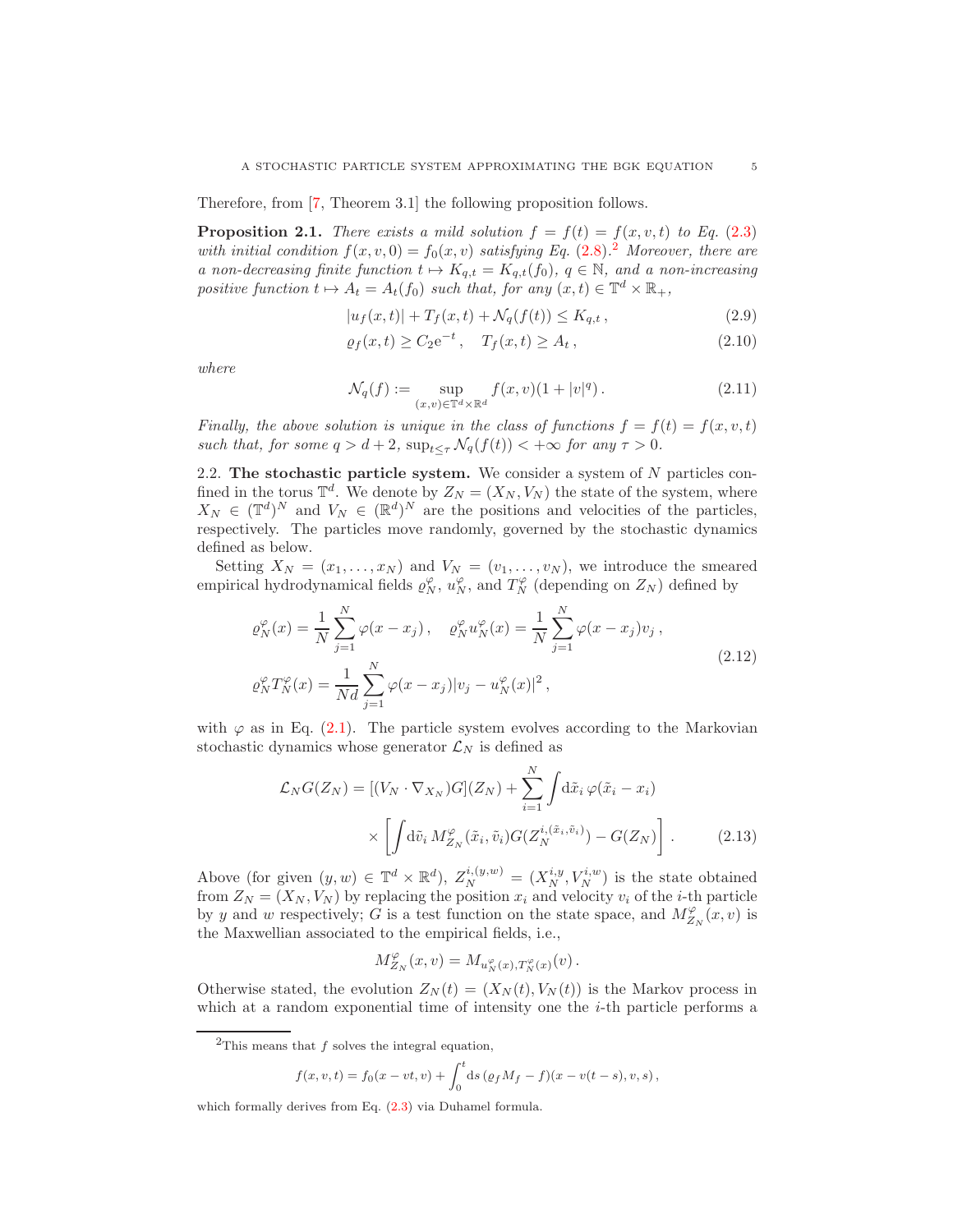jump from its state  $(x_i, v_i)$  to a new one  $(\tilde{x}_i, \tilde{v}_i)$ , extracted according to the distribution  $\varphi(\cdot - x_i)$  for the position and then to the empirical Maxwellian  $M_{Z_N}^{\varphi}(\tilde{x}_i, \cdot)$ for the velocity.

The stochastic evolution is well posed since  $\varrho_N^{\varphi}(\tilde{x}_i) \geq N^{-1} \varphi(\tilde{x}_i - x_i)$ , so that the Maxwellian  $M_{Z_N}^{\varphi}(\tilde{x}_i, \tilde{v}_i)$  is well defined when  $\varphi(\tilde{x}_i - x_i) > 0$ , and the integration in the right-hand side of Eq.  $(2.13)$  makes sense. On the other hand, the smeared hydrodynamical temperature  $T_N^{\varphi}(\tilde{x}_i)$  may vanish, in which case we replace the Maxwellian  $M_{Z_N}^{\varphi}(\tilde{x}_i, \tilde{v}_i)$  by a Dirac mass in  $u_N^{\varphi}(\tilde{x}_i)$ . In particular, this happens in the special case  $\varrho_N^{\varphi}(\tilde{x}_i) = N^{-1}\varphi(\tilde{x}_i - x_i)$ , which implies  $u_N^{\varphi}(\tilde{x}_i) = v_i$ , so that  $M_{Z_N}^{\varphi}(\tilde{x}_i, \tilde{v}_i) = \delta(\tilde{v}_i - v_i)$  (the velocity does not jump).

In the sequel, we will denote by  $F_N(t) = F_N(Z_N, t)$  the density of the law of  $Z_N(t)$  (but we will often refer to it as simply the law of the process).

2.3. The regularized BGK equation. The kinetic limit of the particle system introduced in Section [2.2](#page-4-2) will be shown to be governed by the following regularized version of Eq.  $(2.3)$ ,

<span id="page-5-0"></span>
$$
\partial_t g + v \cdot \nabla_x g = \varrho_g^{\varphi} M_g^{\varphi} - g \,, \tag{2.14}
$$

for the unknown distribution function  $g = g(t) = g(x, v, t)$ , where  $M_g^{\varphi}$  is the Maxwellian

<span id="page-5-2"></span>
$$
M_g^{\varphi}(x, v, t) = M_{u_g^{\varphi}(x, t), T_g^{\varphi}(x, t)}(v), \qquad (2.15)
$$

and the fields  $\varrho_g^{\varphi} = \varrho_g^{\varphi}(x,t), u_g^{\varphi} = u_g^{\varphi}(x,t),$  and  $T_g^{\varphi} = T_g^{\varphi}(x,t)$  are given by

$$
\varrho_g^{\varphi}(x,t) = (\varphi * \varrho_g)(x,t) = \int \mathrm{d}y \,\varphi(x-y)\varrho_g(y,t),\tag{2.16}
$$

$$
\varrho_g^{\varphi}(x,t)u_g^{\varphi}(x,t) = \int \mathrm{d}y \,\mathrm{d}v \,\varphi(x-y)g(y,v,t) \,v , \qquad (2.17)
$$

$$
\varrho_g^{\varphi}(x,t)T_g^{\varphi}(x,t) = \frac{1}{d} \int \mathrm{d}y \, \mathrm{d}v \, \varphi(x-y)g(y,v,t) \, |v - u_g^{\varphi}(x,t)|^2 \,,\tag{2.18}
$$

with

$$
\varrho_g(x,t) = \int \mathrm{d}v \, g(x,v,t) \,. \tag{2.19}
$$

The content of Proposition [2.1](#page-4-3) extends to the regularized BGK equation, in particular the  $L^{\infty}$  estimates do not depend on the smearing function  $\varphi$ . This is the matter of  $[2,$  Proposition 2.2 - which we report below for the convenience of the reader, noticing that it applies also in the present context since the proof does not depend on the assumption (done in [\[2\]](#page-24-0)) that  $\varphi$  is strictly positive.

<span id="page-5-1"></span>**Proposition 2.2.** Let  $g = g(t) = g(x, v, t)$  be the solution to Eq. [\(2.14\)](#page-5-0) with initial condition  $g(x, v, 0) = f_0(x, v)$ ,  $f_0$  as in Proposition [2.1,](#page-4-3) i.e., satisfying Eq. [\(2.8\)](#page-3-3). Then, similar estimates hold for the corresponding hydrodynamical fields, namely,

<span id="page-5-4"></span>
$$
|u_g^{\varphi}(x,t)| + T_g^{\varphi}(x,t) + \mathcal{N}_q(g(t)) \le K_{q,t}, \qquad (2.20)
$$

<span id="page-5-3"></span>
$$
\varrho_g(x,t) \ge C_2 e^{-t}, \quad \varrho_g^{\varphi}(x,t) \ge C_2 e^{-t}, \tag{2.21}
$$

<span id="page-5-5"></span>
$$
T_g^{\varphi}(x,t) \ge A_t \,, \tag{2.22}
$$

(with  $t \mapsto K_{q,t} = K_{q,t}(f_0), q \in \mathbb{N}$  non-decreasing and  $t \mapsto A_t = A_t(f_0)$  nonincreasing, both positive and independent of  $\varphi$ ).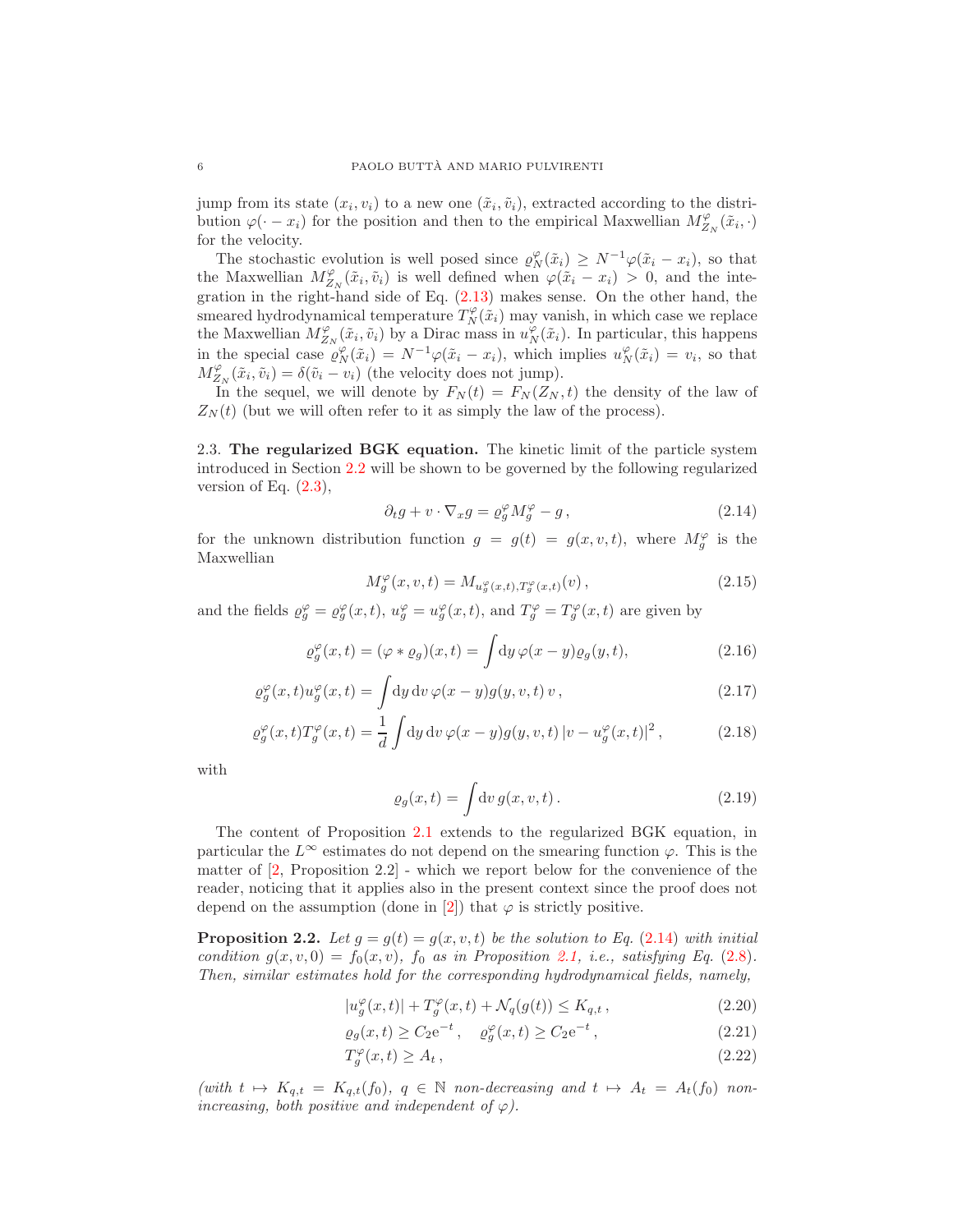2.4. Kinetic limit. We can now state the key result of the paper, concerning the kinetic limit of the stochastic particle system.

<span id="page-6-0"></span>**Theorem 2.3.** Suppose that the law of  $Z_N(0)$  has density  $F_N(0) = f_0^{\otimes N}$ , where  $f_0$ satisfies the assumptions detailed in Eq. [\(2.8\)](#page-3-3), and let  $g = g(t) = g(x, v, t)$  be the solution to Eq. [\(2.14\)](#page-5-0) with initial condition  $g(0) = f_0$ .

Let  $f_j^N(t)$ ,  $j \in \{1, ..., N\}$ , be the j-particle marginal distribution function of the (symmetric) law  $F_N(t)$ , i.e.,

$$
f_j^N(x_1,\ldots,x_j,v_1,\ldots,v_j,t)=\int\!dx_{j+1}\cdots dx_N\,dv_{j+1}\cdots dv_N\,F_N(X_N,V_N,t)\,.
$$

Then, the 2-Wasserstein distance  $\mathcal{W}_2(f_j^N(t), g(t)^{\otimes j})$  vanishes as  $N \to +\infty$  for any  $j \in \mathbb{N}$  and  $t \geq 0$ . More precisely, for each  $T > 0$  there exists  $L_T = L_T(f_0)$  such that, for any  $j \in \{1, \ldots, N\},\$ 

<span id="page-6-4"></span>
$$
\mathcal{W}_2(f_j^N(t), g(t)^{\otimes j})^2 \le \frac{jL_T}{N^{1/4}} \exp(L_T \Gamma_\varphi) \quad \forall \, t \in [0, T] \quad \forall \, N > N_\varphi \,,\tag{2.23}
$$

where  $\Gamma_{\varphi}$  and  $N_{\varphi}$  are explicitly computable positive numbers depending solely on the smearing function  $\varphi$  (see Eq. [\(5.25\)](#page-19-1) below). In particular, the one particle marginal distribution function  $f_1^N(t)$  converges weakly to  $g(t)$  as  $N \to +\infty$  for any  $t \geq 0$ .

<span id="page-6-1"></span>**Remark 2.4.** We recall that if  $\mu$  and  $\nu$  are two probability measures on a metric space  $(M, d)$  with finite second moment, the 2-Wasserstein distance between  $\mu$  and  $\nu$  is defined as

$$
\mathcal{W}_2(\mu,\nu) = \left(\inf_{\gamma \in \mathcal{P}(\mu,\nu)} \int_{M \times M} d\gamma(x,x') d(x,x')^2\right)^{1/2}
$$

where  $\mathcal{P}(\mu,\nu)$  denotes the collection of all the probability measures on  $M \times M$  with marginals  $\mu$  and  $\nu$ . In Theorem [2.3,](#page-6-0)  $M = (\mathbb{T}^d)^j \times (\mathbb{R}^d)^j$  and  $\mathcal{W}_2(f_j^N(t), g(t)^{\otimes j})$ denotes the 2-Wasserstein distance between the probability measures with densities  $f_j^N(t)$  and  $g(t)^{\otimes j}$ , respectively.

The proof of Theorem [2.4](#page-6-1) will be presented in Section [5](#page-12-0) after some preliminaries in Sections [3](#page-7-0) and [4.](#page-10-0)

The convergence of the particle system to the true BGK equation Eq.  $(2.3)$  is now obtained through a rescaling of the smearing function  $\varphi$ , by setting

<span id="page-6-2"></span>
$$
\varphi(x) = \varphi^{(\varepsilon)}(x) := \frac{1}{\varepsilon^d} \overline{\varphi}\left(\frac{x}{\varepsilon}\right),\tag{2.24}
$$

,

where  $\bar{\varphi}$  is fixed (it varies on the scale of order one) and satisfies [\(2.1\)](#page-3-4). Clearly, in this case  $\varphi_0 \approx \varepsilon^{-d}$  and  $\|\nabla \varphi\|_{\infty} \approx \varepsilon^{-d-1}$ . We have the following result.

<span id="page-6-3"></span>**Theorem 2.5.** Let  $\varphi = \varphi^{(\varepsilon)}$  be as in Eq. [\(2.24\)](#page-6-2), suppose  $f_0$  satisfies Eq. [\(2.8\)](#page-3-3) and in addition that, for some  $q > d + 2$ ,

<span id="page-6-5"></span>
$$
\mathcal{N}_q(|\nabla_x f_0|) < +\infty. \tag{2.25}
$$

Then, for each  $T > 0$  there exists  $C_T = C_T(f_0)$  such that,

<span id="page-6-6"></span>
$$
\mathcal{W}_2(f(t), g(t))^2 \le C_T \,\varepsilon \quad \forall \, t \in [0, T] \,, \tag{2.26}
$$

where  $f(t)$  and  $g(t)$  are the solutions to Eq. [\(2.3\)](#page-3-2) and Eq. [\(2.14\)](#page-5-0) respectively, with same initial condition  $f_0$ .

We are now in position to formulate the main result.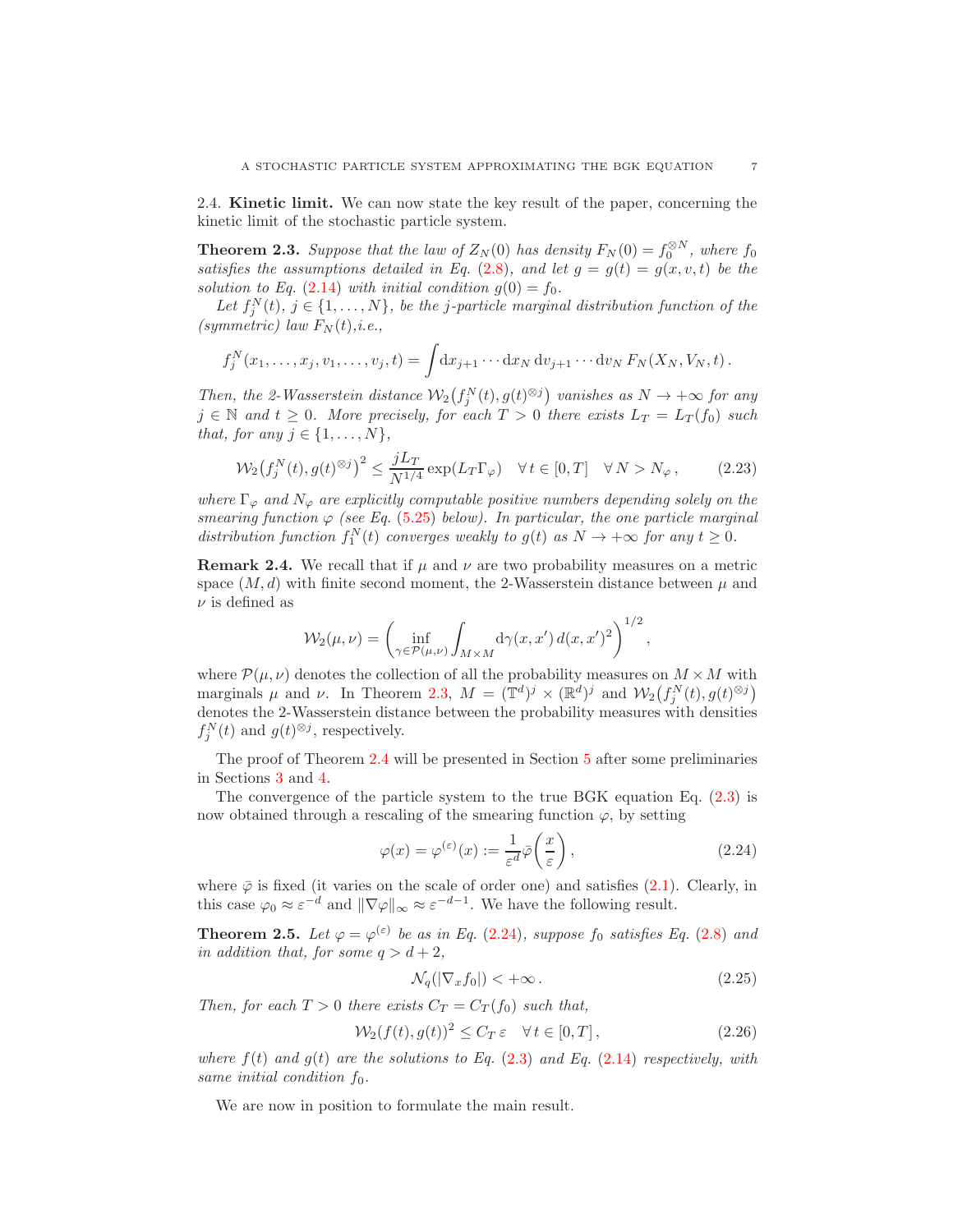<span id="page-7-1"></span>Theorem 2.6. Under the hypotheses of Theorem [2.3](#page-6-0) and Theorem [2.5,](#page-6-3) suppose that  $\varepsilon$  vanishes gently when N diverges (for instance  $\varepsilon = (\log N)^{-\mu}$  with  $\mu$  sufficiently small). Then, for all integer positive j,

<span id="page-7-4"></span>
$$
\lim_{N \to \infty} \mathcal{W}_2(f_j^N(t), f(t)^{\otimes j}) = 0 \quad \forall \, t \in [0, T]. \tag{2.27}
$$

Some comments are in order. Theorem [2.6](#page-7-1) is actually a corollary of Theorem [2.3](#page-6-0) and Theorem [2.5](#page-6-3) via a triangular inequality. The short proof will be presented at the end of Section [6.](#page-19-0)

The convergence expressed in Theorem [2.6](#page-7-1) is very slow. In particular, choosing  $\varepsilon = (\log N)^{-\mu}$  with  $\mu$  sufficiently small we obtain

$$
\mathcal{W}_2(f_j^N(t), f(t)^{\otimes j})^2 \le \text{const } j(\log N)^{-\mu}.
$$

The condition on  $\varepsilon$  is due to the fact that (when  $\varphi = \varphi^{(\varepsilon)}$ ) Eq. [\(2.23\)](#page-6-4) holds with  $\Gamma_{\varphi} \approx$  $\varepsilon^{-a}$  and  $N_{\varphi} \approx \varepsilon^{-b}$  for suitable  $a, b > 1$ , so that the condition  $N > N_{\varphi}$  is satisfied and the divergence  $\exp(C\varepsilon^{-a})$  appearing in the right-hand side is compensated by the term  $N^{-1/4}$ . We did not tried to optimize further our estimates since an effort in this direction would not improve so much the result. A similar feature is also present in [\[2\]](#page-24-0), where the physically reasonable scaling is discussed in Section [5.](#page-12-0)

### 3. Reformulation of the problem

<span id="page-7-0"></span>Following the strategy developed in  $\vert 2\vert$ , we prove Theorem [2.3](#page-6-0) by showing that the stochastic particle system is close (as  $N \to +\infty$ ) to an auxiliary process, whose asymptotic as  $N \to \infty$  is obvious.

<span id="page-7-3"></span>3.1. Coupling with an independent process. The auxiliary process is denoted by  $\Sigma_N(t) = (Y_N(t), W_N(t)) \in (\mathbb{T}^d)^N \times (\mathbb{R}^d)^N$  and it is defined according to the following construction.

Let  $g = g(t) = g(x, v, t)$  be as in Proposition [2.2.](#page-5-1) Denote by  $(x(t), v(t)) \in \mathbb{T}^d \times \mathbb{R}^d$ the one-particle jump process whose generator is given by

<span id="page-7-2"></span>
$$
\mathcal{L}_1^g \psi(x, v) = [(v \cdot \nabla_x) \psi](x, v) + \int d\tilde{x} \varphi(\tilde{x} - x) \left[ \int d\tilde{v} \, M_g^{\varphi}(\tilde{x}, \tilde{v}) \psi(\tilde{x}, \tilde{v}) - \psi(x, v) \right],
$$
\n(3.1)

where  $\psi$  is a test function and  $M_g^{\varphi}$  is defined in Eq. [\(2.15\)](#page-5-2). In particular, if the initial distribution has a density, the same holds at any positive time and the probability density of  $(x(t), y(t))$  solves the regularized BGK equation [\(2.14\)](#page-5-0). This kind of process is usually called non-linear since its generator is implicitly defined through the law of the process itself.

The process  $\Sigma_N(t)$  is then defined by N independent copies of the above process, i.e., as the Markov process on  $(\mathbb{T}^d)^N \times (\mathbb{R}^d)^N$  with generator

$$
\mathcal{L}_N^g G(Z_N) = \left[ (V_N \cdot \nabla_{X_N}) G \right](Z_N) + \sum_{i=1}^N \int \mathrm{d}\tilde{x}_i \, \varphi(\tilde{x}_i - x_i)
$$

$$
\times \left[ \int \mathrm{d}\tilde{v}_i \, M_g^{\varphi}(\tilde{x}_i, \tilde{v}_i) G(Z_N^{i, (\tilde{x}_i, \tilde{v}_i)}) - G(Z_N) \right]. \tag{3.2}
$$

Note that the only difference with respect to Eq. [\(2.13\)](#page-4-1) is the replacement of  $M_{Z_N}^{\varphi}$ by  $M_g^{\varphi}$ .

As in [\[2\]](#page-24-0), the closeness of  $Z_N(t)$  and  $\Sigma_N(t)$  is proved by introducing a suitable coupled process  $Q_N(t) = (Z_N(t), \Sigma_N(t))$ . More precisely, the coupled process is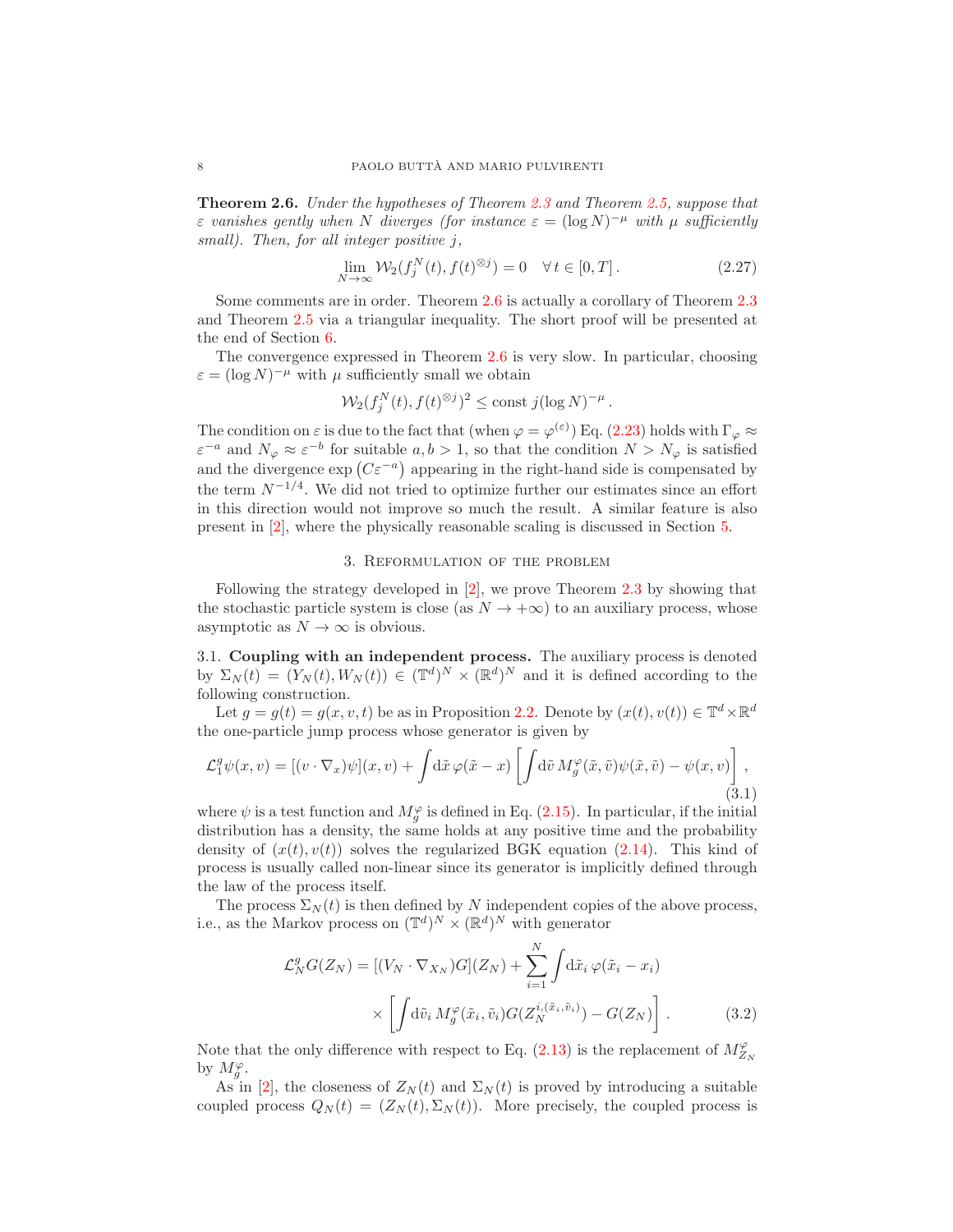the Markov process whose generator  $\mathcal{L}_Q$  is defined in the following way. We let  $Z_N = (X_N, V_N), \Sigma_N = (Y_N, W_N),$  with  $X_N = (x_1, \ldots, x_N), V_N = (v_1, \ldots, v_N),$  $Y_N = (y_1, \ldots, y_N)$ , and  $W_N = (w_1, \ldots, w_N)$ . Then, for any test function  $G =$  $G(Z_N,\Sigma_N),$ 

$$
\mathcal{L}_{Q}G(Z_{N}, \Sigma_{N}) = [(V_{N} \cdot \nabla_{X_{N}} + W_{N} \cdot \nabla_{Y_{N}})G](Z_{N}, \Sigma_{N}) + \int d\tilde{x}_{i} d\tilde{y}_{i} \Phi_{x_{i}, y_{i}}(\tilde{x}_{i}, \tilde{y}_{i})
$$

$$
\times \left[ \int d\tilde{v}_{i} d\tilde{w}_{i} \mathcal{M}^{\varphi}(\tilde{x}_{i}, \tilde{v}_{i}; \tilde{y}_{i}, \tilde{w}_{i}) G(Z_{N}^{i, (\tilde{x}_{i}, \tilde{v}_{i})}, \Sigma_{N}^{i, (\tilde{y}_{i}, \tilde{w}_{i})}) - G(Z_{N}, \Sigma_{N}) \right], \quad (3.3)
$$

In Eq. [\(3.3\)](#page-8-0), for given  $\tilde{x}, \tilde{y} \in \mathbb{T}^d$ ,  $\mathcal{M}^{\varphi}(\tilde{x}, v; \tilde{y}, w)$  is the joint representation of the Maxwellians  $M_{Z_N}^{\varphi}(\tilde{x},v)$  and  $M_g^{\varphi}(\tilde{y},w)$  that realizes the 2-Wasserstein distance between the marginals, whose square is given by (see, e.g., [\[6\]](#page-24-7))

<span id="page-8-1"></span>
$$
\mathcal{W}_2\big(M_{Z_N}^{\varphi}(x,\cdot), M_g^{\varphi}(y,\cdot)\big)^2 = |u_N^{\varphi}(x) - u_g^{\varphi}(y)|^2 + d\Big(\sqrt{T_N^{\varphi}(x)} - \sqrt{T_g^{\varphi}(y)}\Big)^2. \tag{3.4}
$$

While, for given  $x, y \in \mathbb{T}^d$ ,  $\Phi_{x,y}(\tilde{x}, \tilde{y})$  is the joint representation of the probability densities  $\varphi_x(\tilde{x}) = \varphi(\tilde{x} - x)$  and  $\varphi_y(\tilde{y}) = \varphi(\tilde{y} - y)$  defined as

<span id="page-8-0"></span>
$$
\Phi_{x,y}(\tilde{x},\tilde{y}) = \varphi_x(\tilde{x})\delta(\tilde{x} - x - \tilde{y} + y), \qquad (3.5)
$$

where  $\delta(z)$  denotes the Dirac measure on  $\mathbb{T}^d$  centered in  $z = 0$ . In particular, for any integrable function  $J$  on  $\mathbb{T}^d$ ,

$$
\int d\tilde{x} d\tilde{y} \Phi_{x,y}(\tilde{x}, \tilde{y}) J(\tilde{x} - \tilde{y}) = J(x - y).
$$
 (3.6)

In words, the coupling is given by the Markov process in which at a random exponential time of intensity one, the  $i$ -th pair of particles makes the jump from  $(x_i, v_i, y_i, w_i)$  to  $(\tilde{x}_i, \tilde{v}_i, \tilde{y}_i, \tilde{w}_i) = (x_i + \xi, \tilde{v}_i, y_i + \xi, \tilde{w}_i)$ , where  $\xi$  is distributed according to  $\varphi$ , and  $(\tilde{v}_i, \tilde{w}_i)$  according to the prescribed joint representation of  $M_{Z_N}^{\varphi}(\tilde{x}_i, \cdot)$ and  $M_g^{\varphi}(\tilde{y}_i, \cdot)$ . We denote by  $dR_N(t) = dR_N(Z_N, \Sigma_N, t)$  the law of  $Q_N(t)$  and assume that, initially,

$$
dR_N(0) = \delta(X_N - Y_N)\delta(V_N - W_N)f_0^{\otimes N}(X_N, V_N) dZ_N d\Sigma_N.
$$

In particular, recalling the notation introduced in Remark [2.4,](#page-6-1)

$$
dR_N(t) \in \mathcal{P}\big(F_N(t) dZ_N, g(t)^{\otimes N} d\Sigma_N\big).
$$

3.2. Estimating the distance between the processes. We adopt the same strategy of [\[2\]](#page-24-0) and introduce the quantity

$$
I_N(t) := \int \mathrm{d}R_N(t) \left( |x_1 - y_1|^2 + |v_1 - w_1|^2 \right).
$$

As  $dR_N(t)$  is symmetric with respect to particle permutations we have

$$
I_N(t) = \frac{1}{j} \int dR_N(t) \sum_{i=1}^j (|x_i - y_i|^2 + |v_i - w_i|^2) \quad \forall j \in \{1, ..., N\},
$$

so that

$$
\mathcal{W}_2(f_j^N(t), g(t)^{\otimes j}) \leq \sqrt{jI_N(t)} \quad \forall j \in \{1, \ldots, N\},
$$

by the definition of the 2-Wasserstein distance. Therefore, the proof of Theorem [2.3](#page-6-0) reduces to show that for each  $T > 0$  there exists  $L_T = L_T(f_0)$  such that,

<span id="page-8-2"></span>
$$
I_N(t) \le \frac{L_T}{N^{1/4}} \exp(L_T \Gamma_{\varphi}) \quad \forall \, t \in [0, T] \quad \forall \, N > N_{\varphi} \,, \tag{3.7}
$$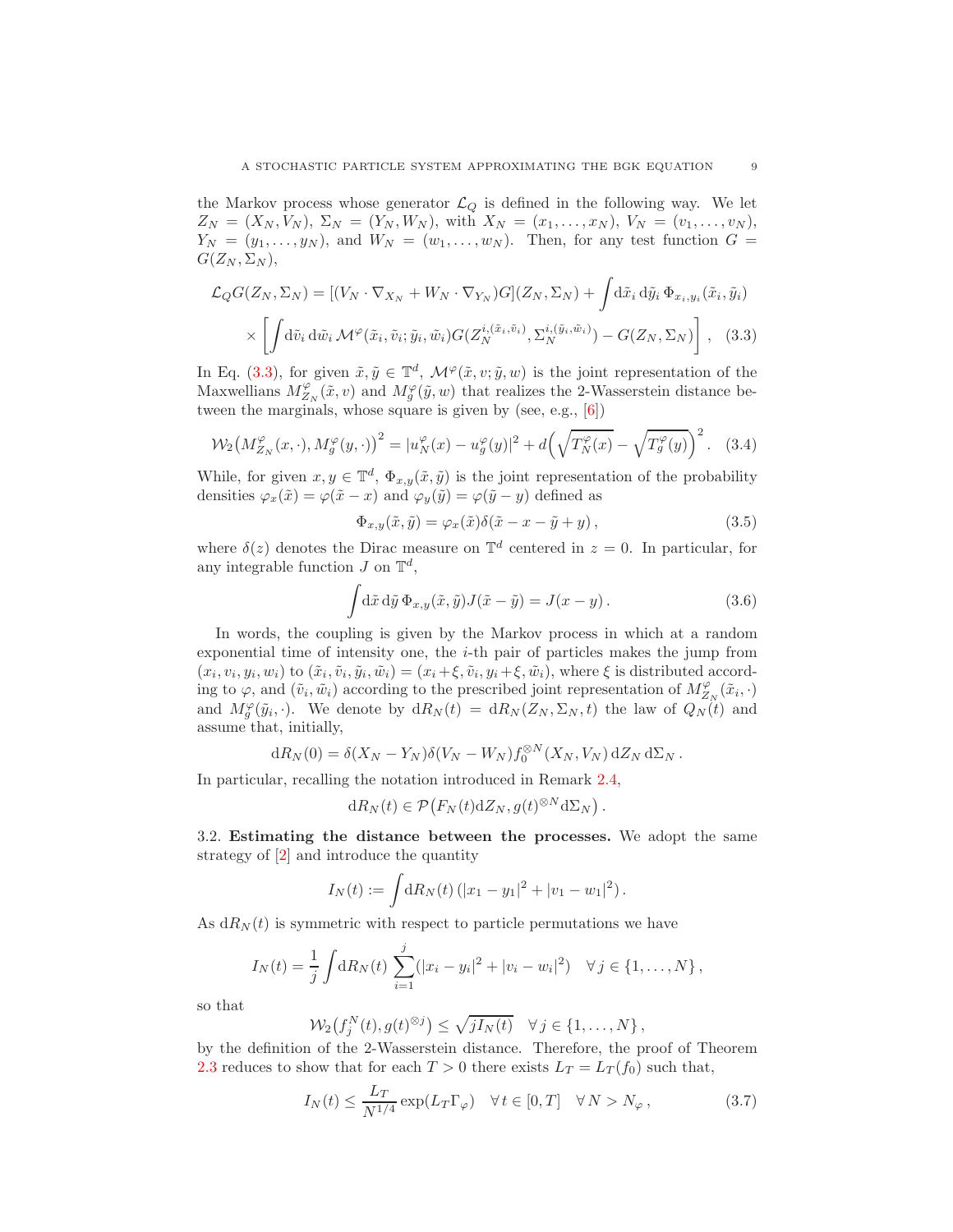for suitable  $\Gamma_{\varphi}$  and  $N_{\varphi}$ . To this end, we compute

$$
\begin{split}\n\dot{I}_N(t) &= \int \mathrm{d}R_N(t) \, \mathcal{L}_Q(|x_1 - y_1|^2 + |v_1 - w_1|^2) \\
&= \int \mathrm{d}R_N(t) \, (v_1 \cdot \nabla_{x_1} + w_1 \cdot \nabla_{y_1}) |x_1 - y_1|^2 \\
&- N \int \mathrm{d}R_N(t) \, (|x_1 - y_1|^2 + |v_1 - w_1|^2) \\
&+ \sum_{i=2}^N \int \mathrm{d}R_N(t) \, (|x_1 - y_1|^2 + |v_1 - w_1|^2) + \int \mathrm{d}R_N(t) \, |x_1 - y_1|^2 \\
&+ \int \mathrm{d}R_N(t) \int \mathrm{d}\xi \, \varphi(\xi) \int \mathrm{d}\tilde{v}_1 \, \mathrm{d}\tilde{w}_1 \, \mathcal{M}^\varphi(x_1 + \xi, \tilde{v}_1; y_1 + \xi, \tilde{w}_1) |\tilde{v}_1 - \tilde{w}_1|^2 \,,\n\end{split}
$$

where the first two terms in the right-hand side arise from the stream part  $(V_N \cdot$  $\nabla_{X_N} G + W_N \cdot \nabla_{Y_N} G$  and the loss part  $(-NG)$  of the generator  $\mathcal{L}_Q$ , respectively. We note that the loss term is partially compensated by the third term, while the stream part is equal to

$$
2\int dR_N(t) (v_1 - w_1) \cdot (x_1 - y_1) \leq \int dR_N(t) (|x_1 - y_1|^2 + |v_1 - w_1|^2),
$$

where, with an abuse of notation, in the left-hand side we denote by  $(x_1 - y_1)$  a vector  $\eta \in \mathbb{R}^d$  in the equivalence class defined by  $x_1 - y_1 \in \mathbb{T}^d = (\mathbb{R}/(\frac{1}{2} + \mathbb{Z}))^d$  with  $|\eta| = |x_1 - y_1|$  and, when not uniquely determined by these conditions, with the minimum value of  $(v_1 - w_1) \cdot \eta$  (however, this is an event of vanishing measure and will not play any role in the sequel). Finally, the last term is given by Eq.  $(3.4)$ . Therefore

<span id="page-9-2"></span><span id="page-9-1"></span>
$$
\dot{I}_N(t) \le I_N(t) + \int \mathrm{d}R_N(t) \, D(Z_N, \Sigma_N) \,, \tag{3.8}
$$

with

$$
D(Z_N, \Sigma_N) = \int d\xi \,\varphi(\xi) |u_N^{\varphi}(x_1 + \xi) - u_g^{\varphi}(y_1 + \xi)|^2
$$
  
+ 
$$
\int d\xi \,\varphi(\xi) \, d\left(\sqrt{T_N^{\varphi}(x_1 + \xi)} - \sqrt{T_g^{\varphi}(y_1 + \xi)}\right)^2.
$$
 (3.9)

Our goal is to estimate  $\int dR_N(t) D(Z_N, \Sigma_N)$  from above with a constant (independent of N) multiple of  $I_N(t)$  plus a small term of order  $1/N^{1/4}$ , so that Eq. [\(3.7\)](#page-8-2) follows from Grönwall's inequality.

As noticed in [\[2\]](#page-24-0), in estimating  $D(Z_N, \Sigma_N)$  it is useful to replace  $\varrho_g^{\varphi}$ ,  $u_g^{\varphi}$ ,  $T_g^{\varphi}$  by

<span id="page-9-0"></span>
$$
\tilde{\varrho}_N^{\varphi}(x) = \frac{1}{N} \sum_{j=1}^N \varphi(x - y_j), \qquad \tilde{\varrho}_N^{\varphi} \tilde{u}_N^{\varphi}(x) = \frac{1}{N} \sum_{j=1}^N \varphi(x - y_j) w_j,
$$
\n
$$
\tilde{\varrho}_N^{\varphi} \tilde{T}_N^{\varphi}(x) = \frac{1}{Nd} \sum_{j=1}^N \varphi(x - y_j) |w_j - \tilde{u}_N^{\varphi}(x)|^2,
$$
\n(3.10)

i.e., the empirical fields constructed via the variables  $Y_N = (y_1, \ldots, y_N)$  and  $W_N =$  $(w_1, \ldots, w_N)$ , distributed independently according to  $g(t)^{\otimes N}$ . By the law of large numbers, this replacement is expected to be small for large  $N$ .

In the present case, the function  $\varphi$  has compact support, so that there are particle configurations for which the smeared empirical densities defined in Eqs. [\(2.12\)](#page-4-4) and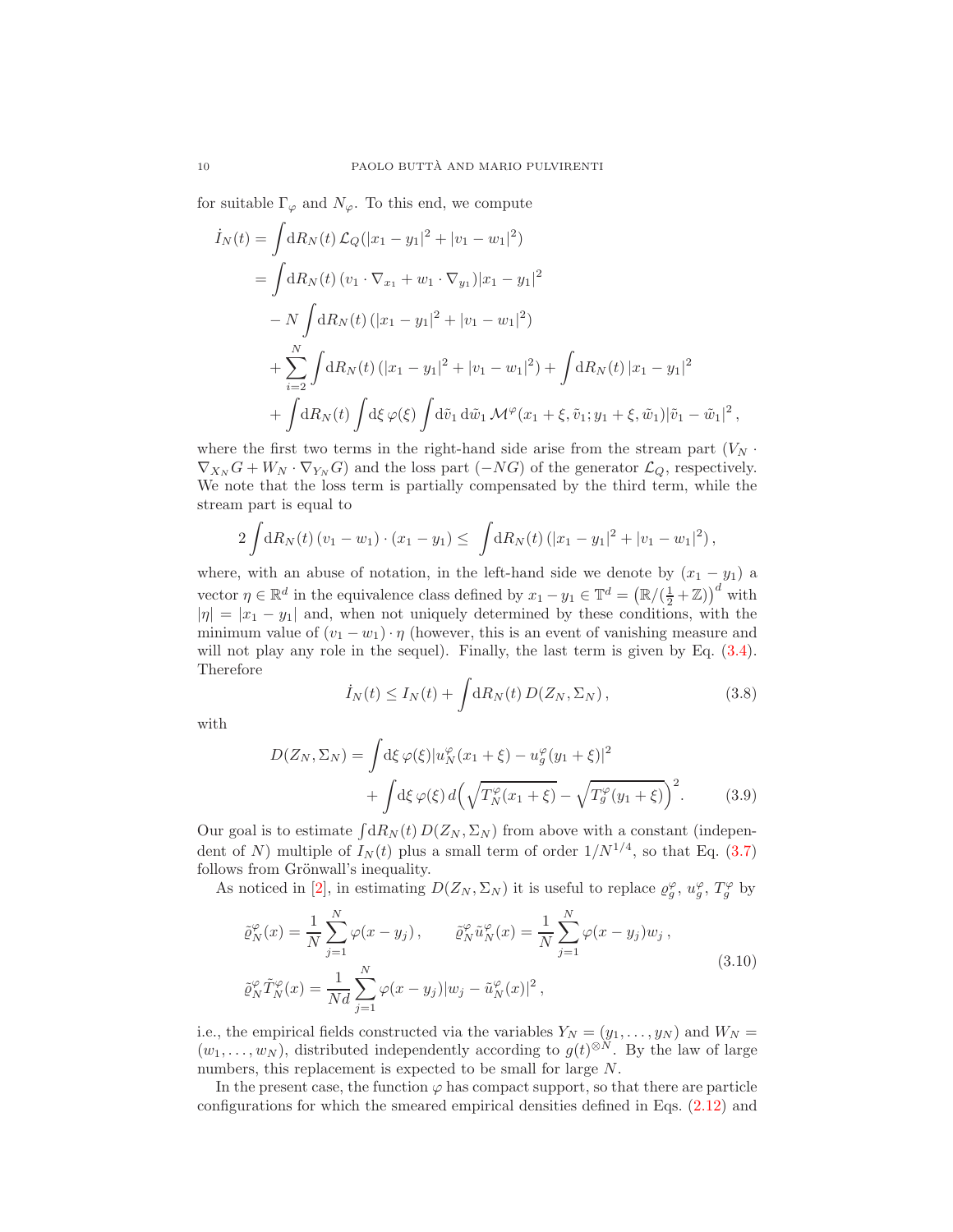$(3.10)$  assume very small values (order  $1/N$ ). This makes impossible to obtain (as in [\[2\]](#page-24-0)) a point-wise estimate of  $D(Z_N, \Sigma_N)$ . To overcome this difficulty, we decompose the phase space as the union of a "good set"  $G$ , which will be defined in the next section, and its complement, the "bad set"  $\mathcal{G}^{\complement}$ . Roughly speaking, in the set  $\mathcal{G}$ ,  $D(Z_N, \Sigma_N)$  can be controlled similarly to what done in [\[2\]](#page-24-0), while the contribution to  $I_N(t)$  coming from the integration on  $\mathcal{G}^c$  will be treated by suitable probability estimates (actually, the decomposition of  $\dot{I}_N(t)$  is more involved, as explained at the beginning of Section [5\)](#page-12-0).

A notation warning. In what follows, we shall denote by  $C$  a generic positive constant whose numerical value may change from line to line and it may possibly depend on the fixed time  $T$  and the initial condition  $f_0$ .

Furthermore, we will use both the notations  $\mathbb{I}_B$  and  $\mathbb{I}(B)$  to denote the characteristic function of the set B. We shall also use the shorten notation  $dg(t)^{\otimes N}$  to denote integration with respect to  $d\Sigma_N g(t)^{\otimes N}$ .

# 4. Preliminary estimates

<span id="page-10-0"></span>Recalling the assumptions Eq. [\(2.1\)](#page-3-4) on  $\varphi$ , we fix  $r \in (0, \frac{1}{10})$ , with  $r^{-1} \in \mathbb{N}$  and such that

<span id="page-10-5"></span>
$$
\varphi(x) > \frac{\varphi_0}{2} \quad \forall \, x \in [-5r, 5r]^d \,, \tag{4.1}
$$

Denote by  $\{\Delta\}$  a partition of  $\mathbb{T}^d$  into square boxes of side r. As a consequence, we have the following lower bound on the empirical densities,

<span id="page-10-1"></span>
$$
N\tilde{\varrho}_N^{\varphi}(x) \ge \frac{\varphi_0}{2} N_{\Delta}^Y \quad \text{if } x \in \Delta,
$$
\n(4.2)

where  $N_{\Delta}^Y$  is the number of particles of the configuration  $Y_N$  contained in  $\Delta$ .

<span id="page-10-3"></span>**Lemma 4.1.** Given  $T > 0$  there is  $A > 0$  (depending only on T and initial condition  $f_0$ ) such that if

<span id="page-10-4"></span>
$$
\mathcal{B}_A := \{ (Z_N, \Sigma_N) \colon \tilde{\varrho}_N^{\varphi}(x) > Ar^d \varphi_0 \ \forall x \in \mathbb{T}^d \} \tag{4.3}
$$

then

<span id="page-10-2"></span>
$$
\int dR_N(t) \mathbb{I}_{\mathcal{B}^{\mathbf{0}}_A} \le \frac{C}{r^{3d}N} \quad \forall \, t \in [0, T]. \tag{4.4}
$$

Proof. By Eq. [\(4.2\)](#page-10-1),

$$
\int dR_N(t) \mathbb{I}_{\mathcal{B}^{\mathbf{C}}_A} = \int dg(t)^{\otimes N} \, \mathbb{I}(\{Y_N : \exists \, x \in \mathbb{T}^d \text{ s.t. } \tilde{\varrho}_N^{\varphi}(x) \le Ar^d \varphi_0\})
$$
\n
$$
\le \int dg(t)^{\otimes N} \, \mathbb{I}(\{Y_N : \exists \, \Delta \text{ s.t. } N^Y_\Delta \le 2Ar^d N\})
$$
\n
$$
\le \sum_{\{\Delta\}} \int dg(t)^{\otimes N} \, \mathbb{I}_{N^Y_\Delta \le 2Ar^d N} \le \frac{1}{r^d} \max_{\Delta} \int dg(t)^{\otimes N} \, \mathbb{I}_{N^Y_\Delta \le 2Ar^d N}.
$$

We observe that  $N_{\Delta}^Y = N \xi_N$  with  $\xi_N = N^{-1} \sum_{j=1}^N \mathbb{I}_{y_j \in \Delta}$  the arithmetic mean of N i.i.d. random variables whose common expected value is

$$
\mathbb{E}\xi_N = \mathbb{E} \mathbb{I}_{y_1 \in \Delta} = \int_{\Delta} dy \, \varrho_g(x, t) \ge C_2 e^{-T} r^d \qquad \forall \, t \in [0, T],
$$

having used Eq. [\(2.21\)](#page-5-3) in the last inequality. We then choose  $A = C_2 e^{-T}/4$ , whence

$$
1\!\!1_{N_\Delta^Y\leq 2Ar^dN}=1\!\!1_{\xi_N\leq 2Ar^d}\leq 1\!\!1_{|\xi_N-\mathbb{E}\xi_N|\geq \mathbb{E}\xi_N/2}\leq 1\!\!1_{|\xi_N-\mathbb{E}\xi_N|\geq C_2\mathrm{e}^{-T}r^dN/4}.
$$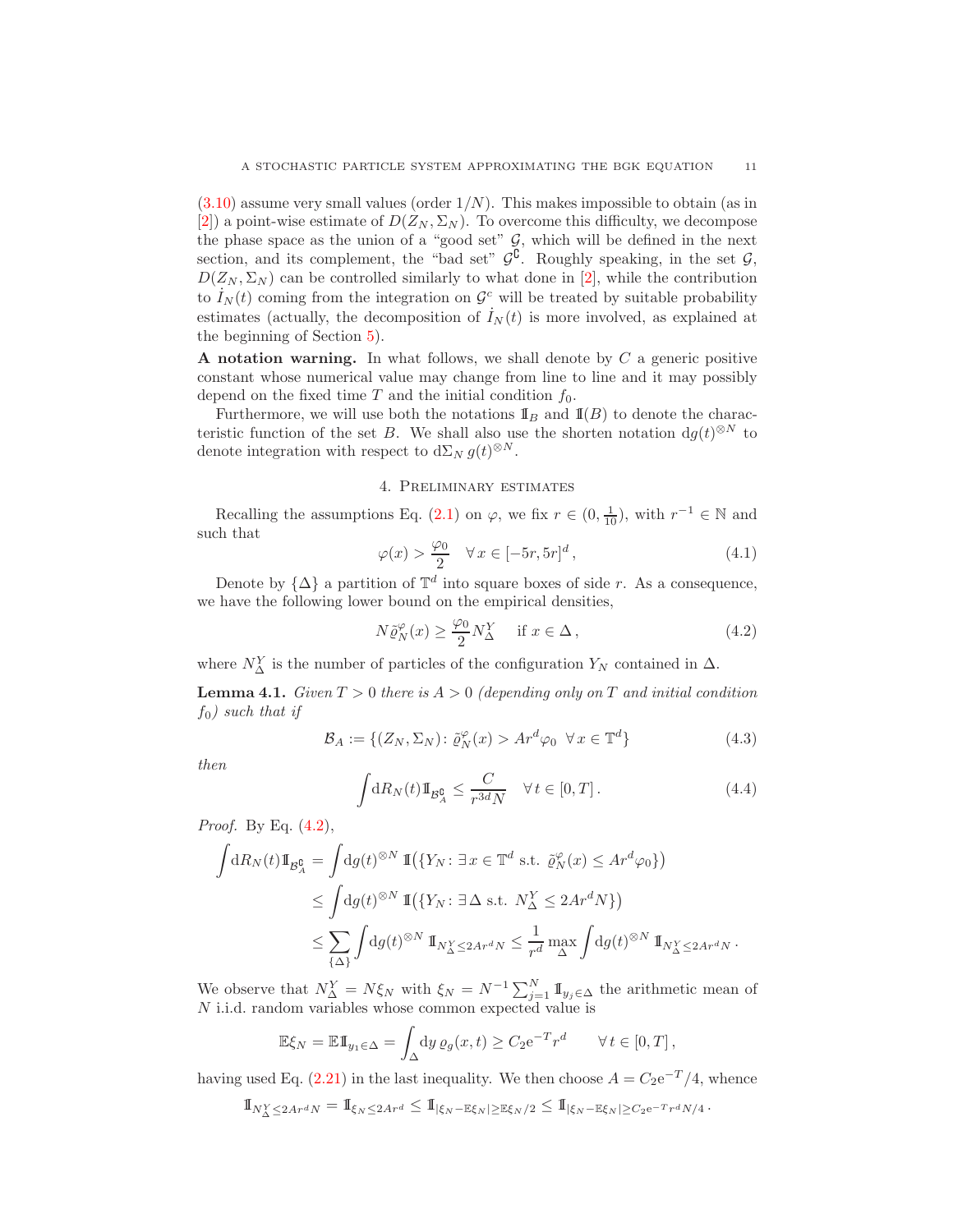Therefore, by Chebyshev's inequality,

$$
\int d\Sigma_N g(t)^{\otimes N} \mathbb{1}_{N^Y_\Delta \le 2Ar^dN} \le \frac{16e^{2T}}{C_2^2 r^{2d} N} \mathbb{E}(\mathbb{1}_{y_1 \in \Delta} - \mathbb{E} \mathbb{1}_{y_1 \in \Delta})^2 \le \frac{C}{r^{2d} N}.
$$
  
Eq. (4.4) is thus proved.

**Lemma 4.2** (The good set). Given  $A > 0$  as in Lemma [4.1,](#page-10-3) we let

<span id="page-11-5"></span>
$$
A_{\varphi} = \frac{Ar^d \varphi_0}{2 \|\nabla \varphi\|_{\infty}} \tag{4.5}
$$

and define

<span id="page-11-4"></span>
$$
\mathcal{G} := \mathcal{G}_1 \cap \mathcal{B}_A \quad with \quad \mathcal{G}_1 := \left\{ (Z_N, \Sigma_N) \colon \frac{1}{N} \sum_{j=1}^N |x_j - y_j| \le A_\varphi \right\}. \tag{4.6}
$$

Then

<span id="page-11-6"></span>
$$
\varrho_N^{\varphi}(x) > \frac{Ar^d \varphi_0}{2}, \quad \tilde{\varrho}_N^{\varphi}(x) > Ar^d \varphi_0 \quad \forall \, x \in \mathbb{T}^d \quad \text{ in the set } \mathcal{G}.\tag{4.7}
$$

*Proof.* The lower bound on  $\tilde{\varrho}_N^{\varphi}(x)$  follows trivially from the definition of  $\mathcal{B}_A$ . Concerning the other bound, in the set  $G$  we have

$$
\varrho_N^{\varphi}(x) \ge \tilde{\varrho}_N^{\varphi}(x) - |\varrho_N^{\varphi}(x) - \tilde{\varrho}_N^{\varphi}(x)| \ge Ar^d \varphi_0 - \frac{\|\nabla \varphi\|_{\infty}}{N} \sum_{j=1}^N |x_j - y_j|
$$
  

$$
\ge Ar^d \varphi_0 - \|\nabla \varphi\|_{\infty} A_{\varphi} = \frac{Ar^d \varphi_0}{2},
$$

and the lemma is proved.

Lemma 4.3. Define

$$
p_{i,j} = p_{i,j}(\xi) := \frac{\varphi(x_i + \xi - x_j)}{\sum_k \varphi(x_i + \xi - x_k)} = \frac{\varphi(x_i + \xi - x_j)}{N \varrho_N^{\varphi}(x_i + \xi)},
$$
(4.8)

$$
q_{i,j} = q_{i,j}(\xi) := \frac{\varphi(y_i + \xi - y_j)}{\sum_k \varphi(y_i + \xi - y_k)} = \frac{\tilde{\varphi}(y_i + \xi - y_j)}{N \varrho_N^{\varphi}(y_i + \xi)}.
$$
(4.9)

Then, recalling  $\varphi_0 = \max \varphi$ ,

$$
\sum_{j=1}^{N} p_{i,j} = 1, \qquad \int \! d\xi \, \varphi(\xi) \sum_{i=1}^{N} p_{i,j} \leq \varphi_0, \qquad (4.10)
$$

$$
\sum_{j=1}^{N} q_{i,j} = 1, \qquad \int \! d\xi \, \varphi(\xi) \sum_{i=1}^{N} q_{i,j} \leq \varphi_0 \,.
$$
 (4.11)

*Proof.* The proofs of Eq.  $(4.10)$  and  $(4.11)$  are the same, let us consider the first one. The normalization property  $\sum_{j=1}^{N} p_{i,j} = 1$  is obvious, while (with the change of variable  $\xi' = x_i + \xi$ 

$$
\int d\xi \,\varphi(\xi) \sum_{i=1}^N p_{i,j} \leq \varphi_0 \int d\xi \,\varphi(\xi) \sum_{i=1}^N \frac{1}{N \varrho_N^{\varphi}(x_i + \xi)}
$$
  
= 
$$
\varphi_0 \sum_{i=1}^N \int d\xi' \, \frac{\varphi(\xi' - x_i)}{N \varrho_N^{\varphi}(\xi')} = \varphi_0 \int d\xi' \, \frac{N \varrho_N^{\varphi}(\xi')}{N \varrho_N^{\varphi}(\xi')} = \varphi_0.
$$

(recall the volume of the torus  $\mathbb{T}^d$  is one).

<span id="page-11-3"></span><span id="page-11-2"></span><span id="page-11-0"></span>
$$
\qquad \qquad \Box
$$

<span id="page-11-1"></span>
$$
\Box
$$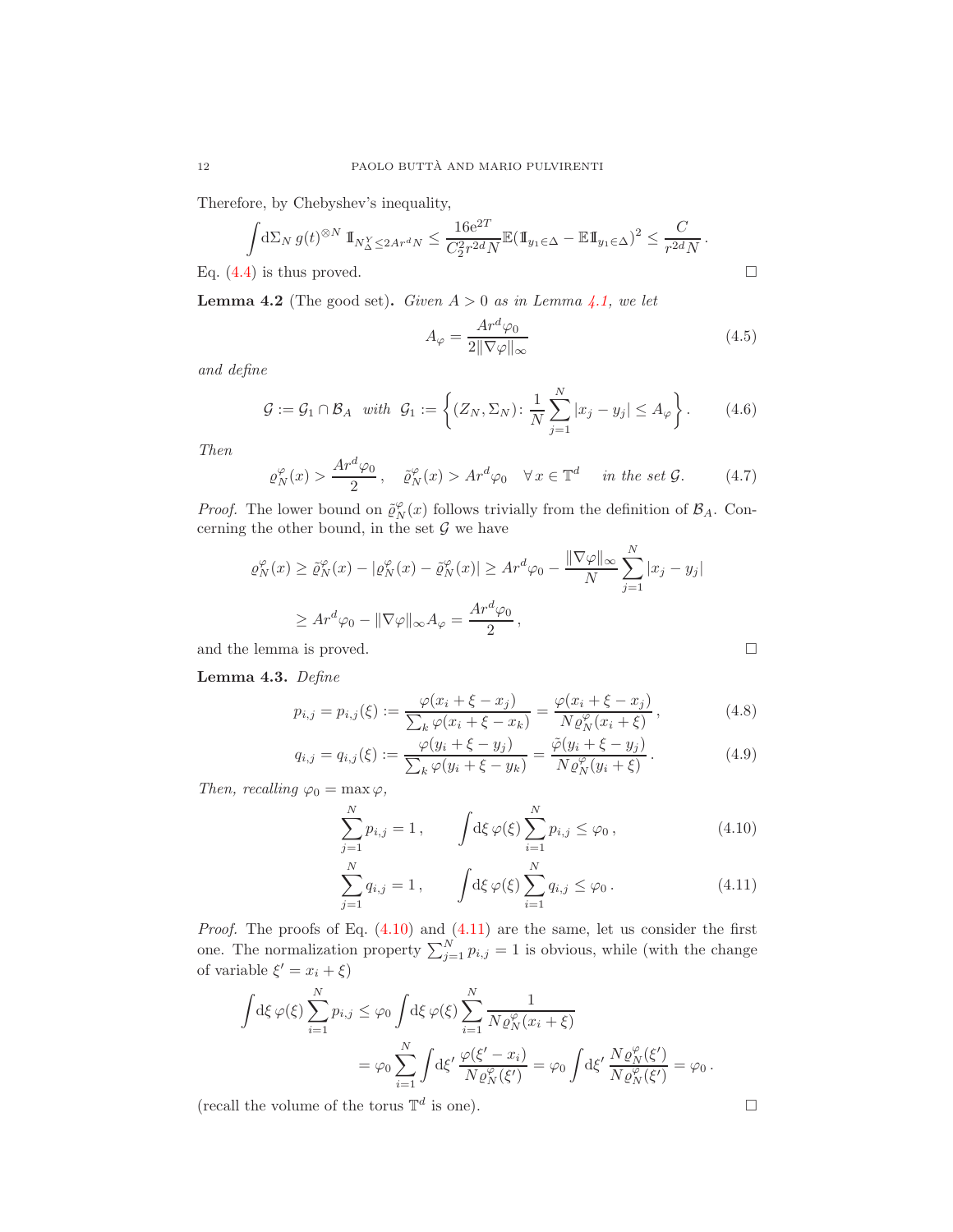**Lemma 4.4.** Given  $T > 0$ , for each  $p \in \mathbb{N}$  there is M (depending only on T, p, and initial condition  $f_0$ ) such that the following holds.

(1) For any  $j = 1, \ldots, N$  we have

<span id="page-12-1"></span>
$$
\int dR_N(t)|w_j|^p = \int dg^{\otimes N}(t)|w_j|^p = \int dg(t)|w|^p \le \frac{M}{2} \quad \forall t \in [0, T]. \tag{4.12}
$$

(2) If

<span id="page-12-5"></span>
$$
\mathcal{G}_{M,p} := \left\{ (Z_N, \Sigma_N) \colon \frac{1}{N} \sum_{j=1}^N |w_j|^p \le M \right\}
$$
\n(4.13)

then

<span id="page-12-2"></span>
$$
\int dR_N(t) \mathbb{1}_{\mathcal{G}_{M,p}^{\mathbf{0}} \leq \frac{C}{N} \quad \forall \, t \in [0, T]. \tag{4.14}
$$

*Proof.* From the estimate on  $\mathcal{N}_q(g)$  in Eq. [\(2.20\)](#page-5-4), there is  $M = M(T, p, f_0)$  such that  $\int d\mu \, d\mu \, g(y, w, t) |w|^p \le M/2$  for any  $t \in [0, T]$ , which proves Eq. [\(4.12\)](#page-12-1). Moreover, letting  $\xi_N = \frac{1}{N} \sum_j |w_j|^p$  and  $\mathbb{E}(\xi_N) = \int dg(t)^{\otimes N} \xi_N$ , we have

$$
\int dR_N(t) 1\!\!1_{\mathcal{G}_{M,p}^{\mathbf{0}}} = \int_{\sum_j |w_j|^p > MN} dg(t)^{\otimes N} \le \int_{|\xi_N - \mathbb{E}(\xi_N)| > M/2} dg(t)^{\otimes N},
$$

whence Eq.  $(4.14)$  follows from the law of large numbers (i.e., Chebyshev's inequality).  $\square$ 

### <span id="page-12-4"></span>5. Proofs

<span id="page-12-0"></span>We deduce an upper bound for the quantity  $D(Z_N, \Sigma_N)$  introduced in Eq. [\(3.9\)](#page-9-1), which is the sum of several terms. To estimate the expectation of some of them, a separate analysis on the good set and its complement will be necessary. To this purpose, we first introduce the "mixed temperature"

$$
\bar{T}_N^{\varphi}(x_1+\xi, y_1+\xi) = \frac{1}{d} \sum_{j=1}^N p_{1,j} |w_j - \tilde{u}_N^{\varphi}(y_1+\xi)|^2.
$$

To simplify the notation, in what follows we will omit sometimes the explicit dependence on  $x_1 + \xi$  and  $y_1 + \xi$ . By virtue of Eq. [\(3.9\)](#page-9-1) we have

$$
D(Z_N, \Sigma_N) \le \int d\xi \,\varphi(\xi) \left( 2|u_N^{\varphi} - \tilde{u}_N^{\varphi}|^2 + 2|\tilde{u}_N^{\varphi} - u_g^{\varphi}|^2 \right) + \int d\xi \,\varphi(\xi) \left[ 2d\left(\sqrt{T_N^{\varphi}} - \sqrt{\bar{T}_N^{\varphi}}\right)^2 + 2d\left(\sqrt{\bar{T}_N^{\varphi}} - \sqrt{T_g^{\varphi}}\right)^2 \right], \quad (5.1)
$$

where  $\tilde{u}_N^{\varphi}$  is defined in Eq. [\(3.10\)](#page-9-0). Recalling the definitions Eqs. [\(4.8\)](#page-11-2) and [\(4.9\)](#page-11-3), from Cauchy-Schwarz inequality,

<span id="page-12-3"></span>
$$
|u_N^{\varphi} - \tilde{u}_N^{\varphi}|^2 \le 2\mathcal{V} + 2\bigg(\sum_{j=1}^N |p_{1,j} - q_{1,j}||w_j|\bigg)^2,
$$
\n(5.2)

where

$$
\mathcal{V} = \mathcal{V}(\xi, Z_N, \Sigma_N) := \sum_{j=1}^N p_{1,j} |v_j - w_j|^2.
$$
 (5.3)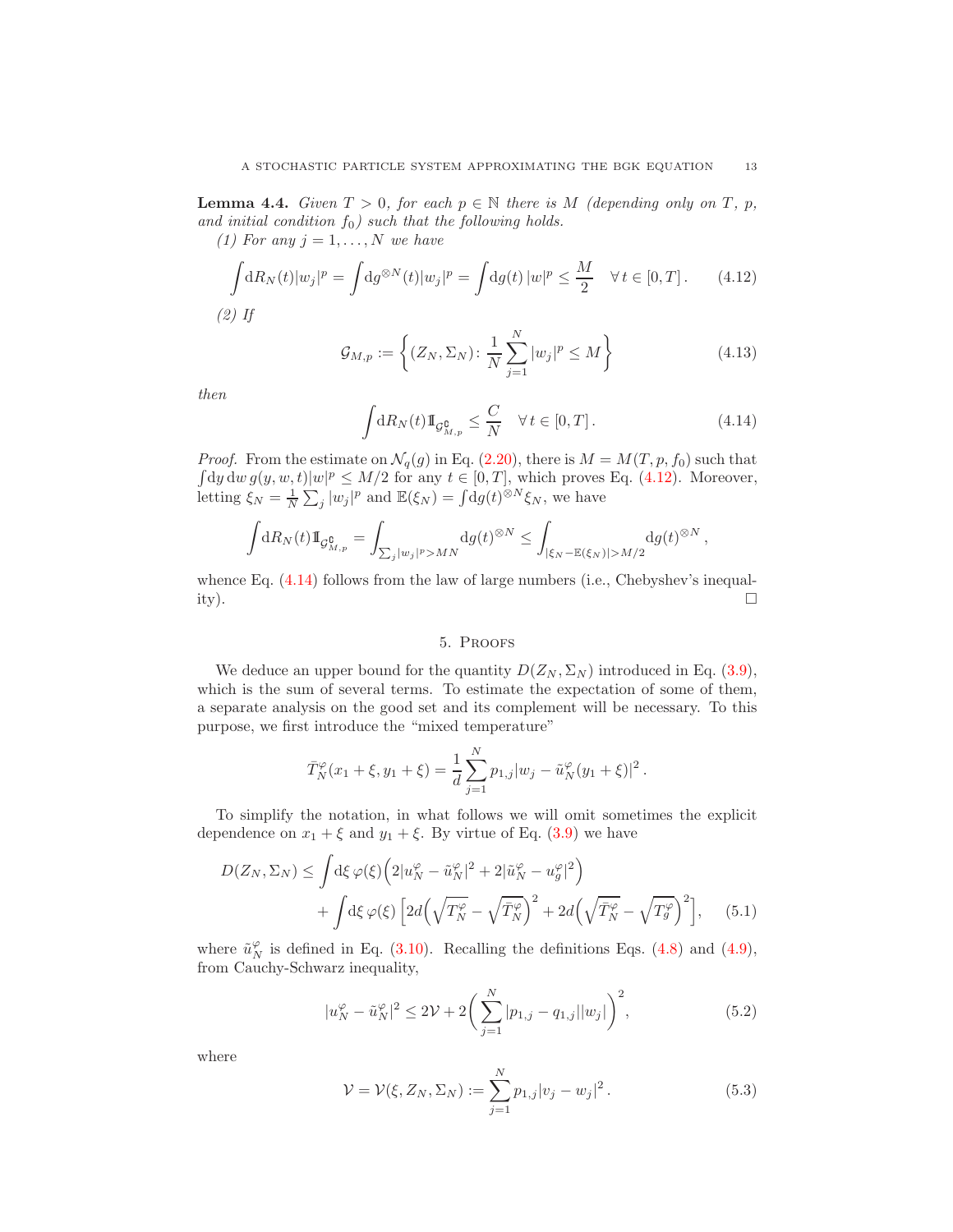Concerning the difference between the empirical and mixed temperature, we observe that

$$
\left|T_N^{\varphi} - \bar{T}_N^{\varphi}\right| \leq \frac{1}{d} \sum_{j=1}^N p_{1,j} ||v_j - u_N^{\varphi}|^2 - |w_j - \tilde{u}_N^{\varphi}|^2
$$
\n
$$
= \sum_{j=1}^N p_{1,j} \left| (v_j - u_N^{\varphi} - w_j + \tilde{u}_N^{\varphi}) \cdot (v_j - u_N^{\varphi} + w_j - \tilde{u}_N^{\varphi}) \right|
$$
\n
$$
\leq \frac{1}{d} \sum_{j=1}^N p_{1,j} (|v_j - w_j| + |u_N^{\varphi} - \tilde{u}_N^{\varphi}|) |v_j - u_N^{\varphi}|
$$
\n
$$
+ \frac{1}{d} \sum_{j=1}^N p_{1,j} (|v_j - w_j| + |u_N^{\varphi} - \tilde{u}_N^{\varphi}|) |w_j - \tilde{u}_N^{\varphi}|
$$
\n
$$
\leq \frac{1}{\sqrt{d}} \left( \sqrt{\mathcal{V}} + |u_N^{\varphi} - \tilde{u}_N^{\varphi}| \right) \left( \sqrt{T_N^{\varphi}} + \sqrt{\bar{T}_N^{\varphi}} \right),
$$

where we used the Cauchy-Schwarz inequality in the last passage. Therefore, by Eq.  $(5.2)$ ,

<span id="page-13-0"></span>
$$
d\left(\sqrt{T_N^{\varphi}} - \sqrt{\bar{T}_N^{\varphi}}\right)^2 = d\left(\frac{T_N^{\varphi} - \bar{T}_N^{\varphi}}{\sqrt{T_N^{\varphi}} + \sqrt{\bar{T}_N^{\varphi}}}\right)^2 \le 2\mathcal{V} + 2|u_N^{\varphi} - \tilde{u}_N^{\varphi}|^2
$$
  

$$
\le 6\mathcal{V} + 4\left(\sum_{j=1}^N |p_{1,j} - q_{1,j}| |w_j|\right)^2.
$$
 (5.4)

On the other hand, from Eq. [\(2.22\)](#page-5-5),

<span id="page-13-1"></span>
$$
d\left(\sqrt{\bar{T}_{N}^{\varphi}}-\sqrt{T_{g}^{\varphi}}\right)^{2} = d\left(\frac{\bar{T}_{N}^{\varphi}-T_{g}^{\varphi}}{\sqrt{T_{N}^{\varphi}}+\sqrt{T_{g}^{\varphi}}}\right)^{2} \le \frac{2d\left(\bar{T}_{N}^{\varphi}-\tilde{T}_{N}^{\varphi}\right)^{2}}{A_{t}} + \frac{2d\left(\tilde{T}_{N}^{\varphi}-T_{g}^{\varphi}\right)^{2}}{A_{t}},\tag{5.5}
$$

where  $\tilde{T}_N^{\varphi}$  is defined in Eq. [\(3.10\)](#page-9-0). Hence, by Eqs. [\(5.1\)](#page-12-4), [\(5.2\)](#page-12-3), [\(5.4\)](#page-13-0) and [\(5.5\)](#page-13-1),

<span id="page-13-2"></span>
$$
D(Z_N, \Sigma_N) \le D_1(Z_N, \Sigma_N) + D_2(Z_N, \Sigma_N) + \mathcal{E}(\Sigma_N), \qquad (5.6)
$$

with

$$
D_1(Z_N, \Sigma_N) = \int d\xi \,\varphi(\xi) \, 16 \mathcal{V}(\xi, Z_N, \Sigma_N) \,, \tag{5.7}
$$

$$
D_2(Z_N, \Sigma_N) = \int d\xi \,\varphi(\xi) \left[ 12 \left( \sum_{j=1}^N |p_{1,j} - q_{1,j}| |w_j| \right)^2 + \frac{4d(\bar{T}_N^{\varphi} - \tilde{T}_N^{\varphi})^2}{A_t} \right], \quad (5.8)
$$

$$
\mathcal{E}(\Sigma_N) = \int d\xi \,\varphi(\xi) \, 2|\tilde{u}_N^{\varphi} - u_g^{\varphi}|^2 + \int d\xi \,\varphi(\xi) \, \frac{4d\big(\tilde{T}_N^{\varphi} - T_g^{\varphi}\big)^2}{A_t} \,. \tag{5.9}
$$

From Eqs.  $(3.8)$ ,  $(5.6)$ , and recalling the definition Eq.  $(4.6)$  of the good set, we arrive at the following estimate on the derivative of  $I_N(t)$ ,

<span id="page-13-4"></span><span id="page-13-3"></span>
$$
\dot{I}_N(t) \le I_N(t) + \mathcal{D}_a(t) + \mathcal{D}_b(t) + \mathcal{D}_c(t) + \mathcal{D}_d(t), \qquad (5.10)
$$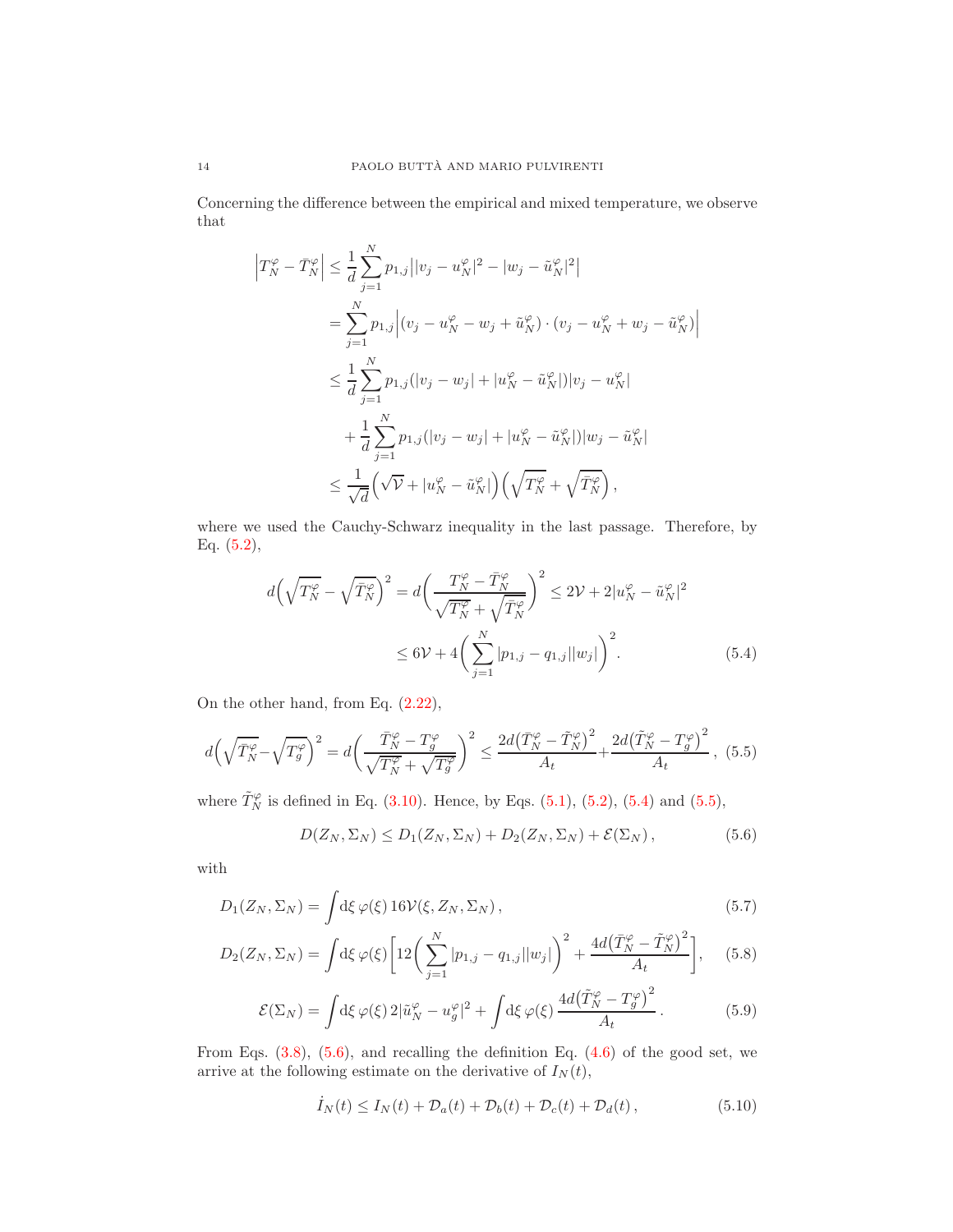where

$$
\mathcal{D}_a(t) = \int \mathrm{d}R_N(t) D_1(Z_N, \Sigma_N), \qquad \mathcal{D}_b(t) = \int \mathrm{d}R_N(t) D_2(Z_N, \Sigma_N) \mathbb{I}_{\mathcal{G}^{\complement}},
$$
  

$$
\mathcal{D}_c(t) = \int \mathrm{d}R_N(t) D_2(Z_N, \Sigma_N) \mathbb{I}_{\mathcal{G}}, \quad \mathcal{D}_d(t) = \int \mathrm{d}g(t)^{\otimes N} \mathcal{E}(\Sigma_N).
$$

5.1. Upper bound on  $\mathcal{D}_a(t)$ . Since  $dR_N(t)$  is symmetric with respect to particle permutations,

<span id="page-14-1"></span>
$$
\mathcal{D}_a(t) = \int dR_N(t) \int d\xi \,\varphi(\xi) 16 \mathcal{V}(\xi, Z_N, \Sigma_N)
$$
  
\n
$$
= \frac{16}{N} \sum_{i=1}^N \int dR_N(t) \int d\xi \sum_{j=1}^N p_{i,j} |v_j - w_j|^2
$$
  
\n
$$
= \frac{16}{N} \int dR_N(t) \sum_{j=1}^N \left( \int d\xi \,\varphi(\xi) \sum_{i=1}^N p_{i,j} \right) |v_j - w_j|^2
$$
  
\n
$$
\leq 16 \varphi_0 I_N(t), \qquad (5.11)
$$

where we used the upper bound of Eq. [\(4.10\)](#page-11-0) in the last estimate.

5.2. Upper bound on  $\mathcal{D}_b(t)$ . By repeatedly applying the Cauchy-Schwarz inequality we have,

$$
\left(\sum_{j=1}^{N} |p_{1,j} - q_{1,j}||w_j|\right)^2 \le \left(\sum_{j=1}^{N} (p_{1,j} + q_{1,j})|w_j|\right)^2 \le 2\sum_{j=1}^{N} (p_{1,j} + q_{1,j})|w_j|^2,
$$
  

$$
\left(\bar{T}_N^{\varphi} - \tilde{T}_N^{\varphi}\right)^2 \le \left(\sum_{j=1}^{N} (p_{1,j} + q_{1,j})|w_j - \tilde{u}_N^{\varphi}|^2\right)^2 \le C\sum_{j=1}^{N} (p_{1,j} + q_{1,j})|w_j|^4 + C|\tilde{u}_N^{\varphi}|^4,
$$

and

<span id="page-14-0"></span>
$$
|\tilde{u}_N^{\varphi}|^4 \le \left(\sum_{j=1}^N q_{1,j}|w_j|\right)^4 \le \sum_{j=1}^N q_{1,j}|w_j|^4\,.
$$

Therefore, by Eq.  $(5.8)$  and recalling the definition Eq.  $(4.6)$  of  $\mathcal{G}$ ,

$$
\mathcal{D}_b(t) \le C \int dR_N(t) \int d\xi \,\varphi(\xi) \sum_{j=1}^N (p_{1,j} + q_{1,j}) (|w_j|^2 + |w_j|^4) \mathbb{I}_{\mathcal{G}^{\mathbb{G}}}
$$
  
 
$$
\le C(\mathcal{R}_1 + \mathcal{R}_2), \tag{5.12}
$$

where

$$
\mathcal{R}_1 = \int \mathrm{d}R_N(t) \int \mathrm{d}\xi \,\varphi(\xi) \sum_{j=1}^N (p_{1,j} + q_{1,j}) (|w_j|^2 + |w_j|^4) \mathbb{I}_{\mathcal{B}_A^0},
$$
  

$$
\mathcal{R}_2 = \int \mathrm{d}R_N(t) \int \mathrm{d}\xi \,\varphi(\xi) \sum_{j=1}^N (p_{1,j} + q_{1,j}) (|w_j|^2 + |w_j|^4) \mathbb{I}_{\mathcal{G}_1^0}.
$$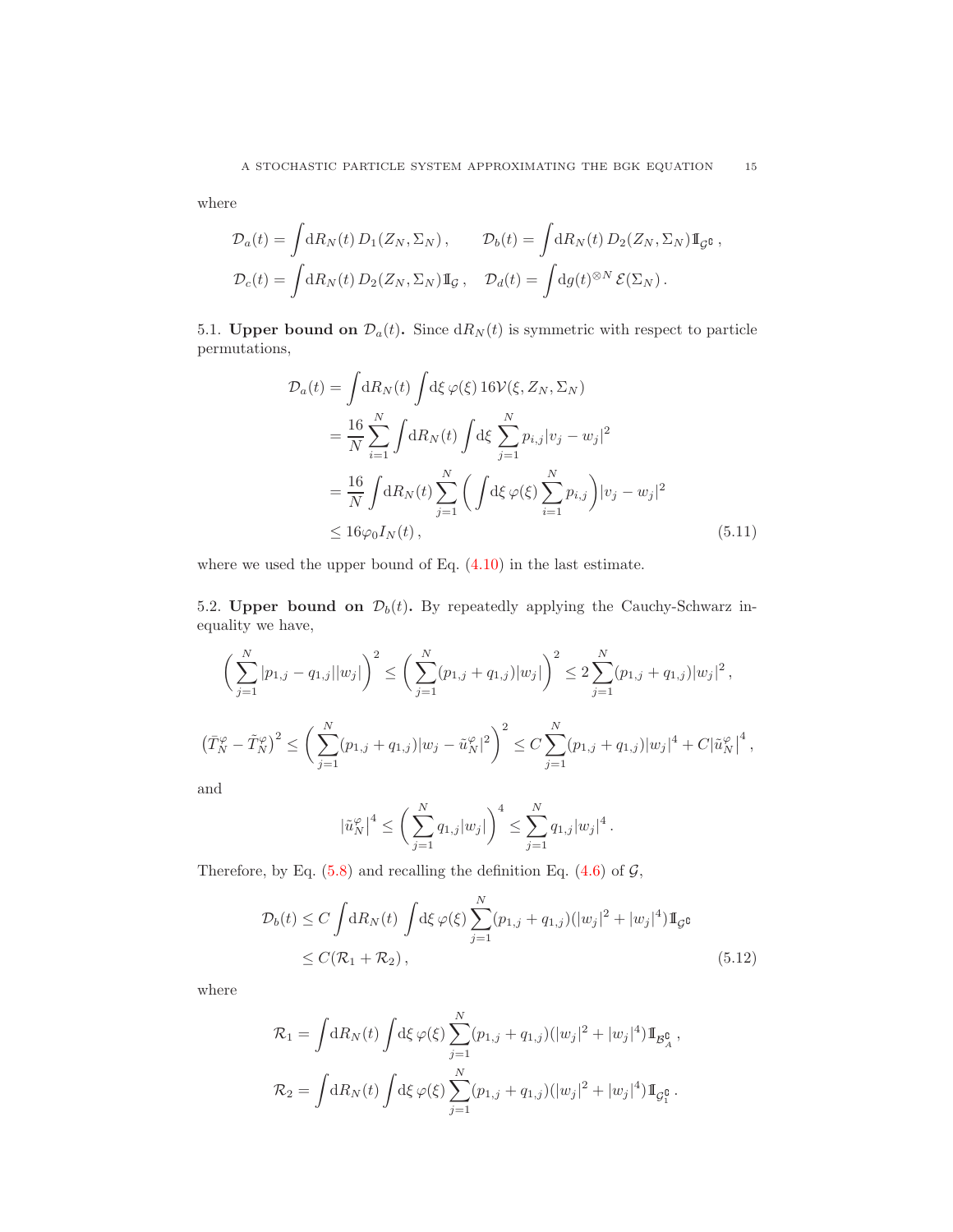Since  $dR_N(t)$  and  $\mathbb{I}_{\mathcal{B}^{\mathcal{C}}_A}$  are symmetric with respect to particle permutations,

$$
\mathcal{R}_{1} = \frac{1}{N} \sum_{i=1}^{N} \int dR_{N}(t) \int d\xi \,\varphi(\xi) \sum_{j=1}^{N} (p_{i,j} + q_{i,j}) (|w_{j}|^{2} + |w_{j}|^{4}) \mathbb{I}_{\mathcal{B}_{A}^{\mathbf{C}}} \n= \int dR_{N}(t) \frac{1}{N} \sum_{j=1}^{N} \left( \int d\xi \,\varphi(\xi) \sum_{i=1}^{N} (p_{i,j} + q_{i,j}) \right) (|w_{j}|^{2} + |w_{j}|^{4}) \mathbb{I}_{\mathcal{B}_{A}^{\mathbf{C}}} \n\leq 2\varphi_{0} \int dR_{N}(t) \frac{1}{N} \sum_{j=1}^{N} (|w_{j}|^{2} + |w_{j}|^{4}) \mathbb{I}_{\mathcal{B}_{A}^{\mathbf{C}}},
$$

where we used the upper bounds of Eqs.  $(4.10)$  and  $(4.11)$  in the last inequality. Therefore, from the Cauchy-Schwarz inequality and Eqs. [\(4.4\)](#page-10-2) and [\(4.12\)](#page-12-1),

$$
\mathcal{R}_1 \le 2\varphi_0 \bigg( \int \mathrm{d}R_N(t) \, \frac{1}{N} \sum_{j=1}^N (|w_j|^2 + |w_j|^4)^2 \bigg)^{1/2} \bigg( \int \mathrm{d}R_N(t) \, \mathbb{I}_{\mathcal{B}_{A}^{\complement}} \bigg)^{1/2} \le \frac{C\varphi_0}{(r^{3d}N)^{1/2}} \bigg( \int \mathrm{d}R_N(t) \, \frac{1}{N} \sum_{j=1}^N (|w_j|^4 + |w_j|^8) \bigg)^{1/2} \le \frac{C\varphi_0}{(r^{3d}N)^{1/2}}. \tag{5.13}
$$

Analogously, since  $dR_N(t)$  and  $\mathbb{I}_{\mathcal{G}_1^{\complement}}$  are symmetric with respect to particle permutations, by applying the upper bound of Eq. [\(4.10\)](#page-11-0) and the Cauchy-Schwarz inequality,

<span id="page-15-0"></span>
$$
\mathcal{R}_2 = \frac{1}{N} \sum_{i=1}^N \int dR_N(t) \int d\xi \,\varphi(\xi) \sum_{j=1}^N (p_{i,j} + q_{i,j}) (|w_j|^2 + |w_j|^4) \mathbb{I}_{\mathcal{G}_1^{\mathbb{G}}} \n\leq 2\varphi_0 \int dR_N(t) \frac{1}{N} \sum_{j=1}^N (|w_j|^2 + |w_j|^4) \mathbb{I}_{\mathcal{G}_1^{\mathbb{G}}} \n\leq C\varphi_0 \int dR_N(t) \left(1 + \frac{1}{N} \sum_{j=1}^N |w_j|^4 \right) \mathbb{I}_{\mathcal{G}_1^{\mathbb{G}}}.
$$

Recalling Eq. [\(4.13\)](#page-12-5), we estimate  $\mathbb{I}_{\mathcal{G}_1^{\complement}} \leq \mathbb{I}_{\mathcal{G}_1^{\complement} \cap \mathcal{G}_{M,4}} + \mathbb{I}_{\mathcal{G}_{M,4}^{\complement}}$  so that

<span id="page-15-1"></span>
$$
\mathcal{R}_{2} \leq C(1+M)\varphi_{0} \int dR_{N}(t) \, \mathbb{I}_{\mathcal{G}_{1}^{\complement}} + C\varphi_{0} \int dR_{N}(t) \frac{1}{N} \sum_{j=1}^{N} (1+|w_{j}|^{4}) \mathbb{I}_{\mathcal{G}_{M,4}^{\complement}}
$$
\n
$$
\leq \frac{C(1+M)\varphi_{0}}{A_{\varphi}^{2}} \int dR_{N}(t) \frac{1}{N} \sum_{i=1}^{N} |x_{i} - y_{i}|^{2}
$$
\n
$$
+ C\varphi_{0} \left[ \int dR_{N}(t) \left( \frac{1}{N} \sum_{j=1}^{N} (1+|w_{j}|^{4}) \right) \right]^{1/2} \left( \int dR_{N}(t) \, \mathbb{I}_{\mathcal{G}_{M,4}^{\complement}} \right)^{1/2}
$$
\n
$$
\leq \frac{C(1+M)\varphi_{0}}{A_{\varphi}^{2}} I_{N}(t) + \frac{C\varphi_{0}}{N^{1/2}}, \tag{5.14}
$$

where we used Chebyshev's inequality, Cauchy-Schwarz inequality twice, and finally Eqs. [\(4.12\)](#page-12-1) and [\(4.14\)](#page-12-2).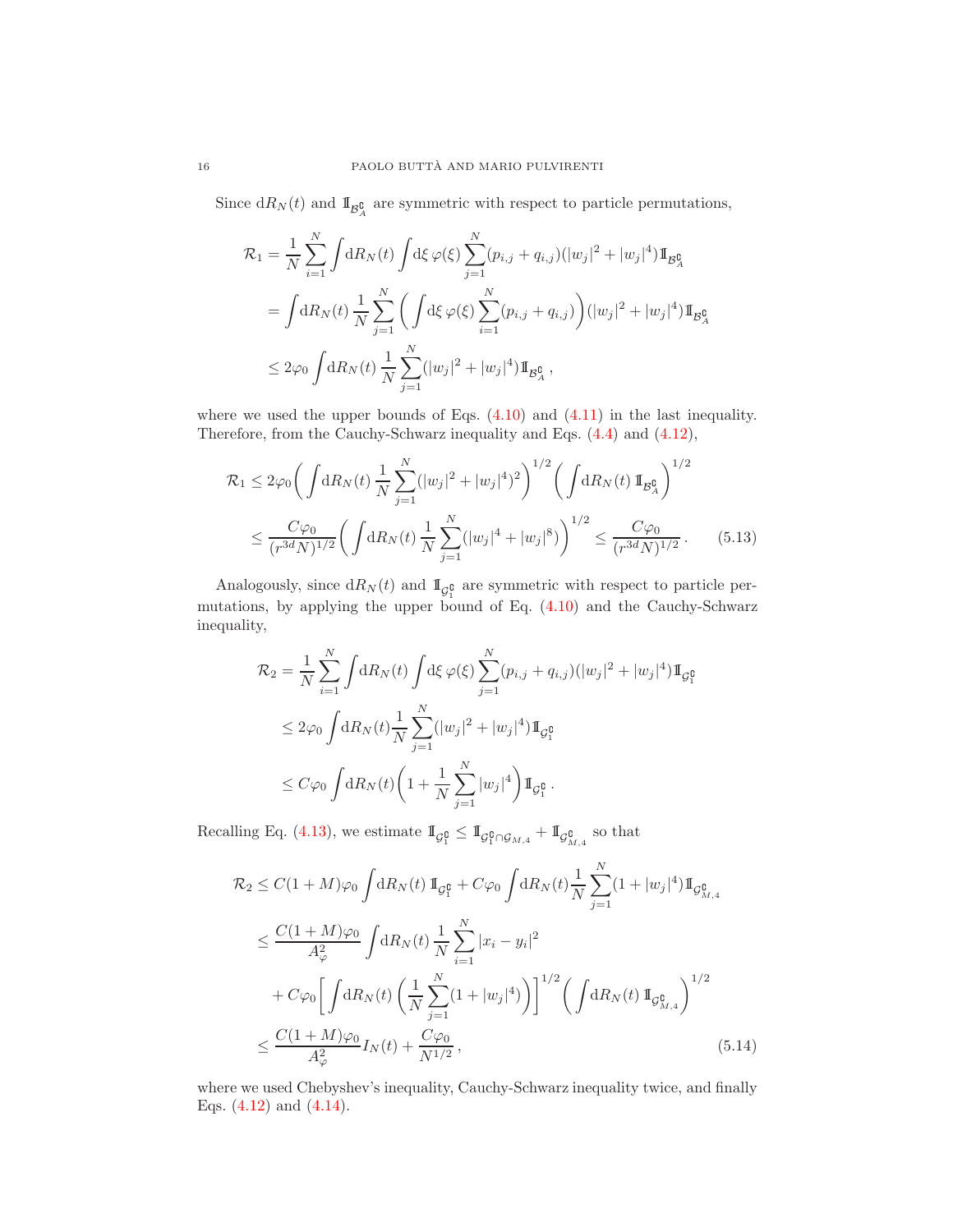# A STOCHASTIC PARTICLE SYSTEM APPROXIMATING THE BGK EQUATION 17

From Eqs.  $(5.12)$ ,  $(5.13)$ , and  $(5.14)$ , and by Eq.  $(4.5)$ , we finally obtain

<span id="page-16-0"></span>
$$
\mathcal{D}_b(t) \le C \frac{\|\nabla \varphi\|_{\infty}^2}{r^{2d}\varphi_0} I_N(t) + \frac{C\varphi_0}{(r^{3d}N)^{1/2}}.
$$
\n(5.15)

# 5.3. Upper bound on  $\mathcal{D}_c(t)$ . As

$$
p_{1,j} - q_{1,j} = \frac{\varphi(x_1 + \xi - x_j) - \varphi(y_1 + \xi - y_j)}{N \varrho_N^{\varphi}(x_1 + \xi)} + \varphi(y_1 + \xi - y_j) \frac{\sum_k [\varphi(y_1 + \xi - y_k) - \varphi(x_1 + \xi - x_k)]}{N^2 \varrho_N^{\varphi}(x_1 + \xi) \tilde{\varrho}_N^{\varphi}(y_1 + \xi)},
$$

from Eq.  $(4.7)$  we have that

$$
|p_{1,j} - q_{1,j}| \leq \frac{2\|\nabla\varphi\|_{\infty}}{Ar^d\varphi_0 N} (|x_1 - y_1| + |x_j - y_j|)
$$
  
+ 
$$
\frac{2\varphi_0 \|\nabla\varphi\|_{\infty}}{N^2 (Ar^d\varphi_0)^2} \sum_{k=1}^N (|x_1 - y_1| + |x_k - y_k|)
$$
  

$$
\leq \frac{C\|\nabla\varphi\|_{\infty}}{r^{2d}\varphi_0 N} (|x_1 - y_1| + |x_j - y_j| + \frac{1}{N} \sum_{k=1}^N |x_k - y_k|) \quad \text{in the set } \mathcal{G}. \quad (5.16)
$$

Therefore, from Cauchy-Schwarz inequality, in the set  $\mathcal{G},$ 

$$
\bigg(\sum_{j=1}^N |p_{1,j} - q_{1,j}||w_j|\bigg)^2 \le \frac{C\|\nabla\varphi\|_{\infty}^2}{r^{4d}\varphi_0^2}\bigg(|x_1 - y_1|^2 + \frac{1}{N}\sum_{k=1}^N |x_k - y_k|^2\bigg)\frac{1}{N}\sum_{j=1}^N |w_j|^2.
$$

Analogously, still in  $G$ ,

$$
\begin{split} \left(\bar{T}_{N}^{\varphi} - \tilde{T}_{N}^{\varphi}\right)^{2} &\leq \left(\sum_{j=1}^{N} |p_{1,j} - q_{1,j}| |w_{j} - \tilde{u}_{N}^{\varphi}|^{2}\right)^{2} \\ &\leq \frac{C\|\nabla\varphi\|_{\infty}^{2}}{r^{4d}\varphi_{0}^{2}} \left(|x_{1} - y_{1}|^{2} + \frac{1}{N} \sum_{k=1}^{N} |x_{k} - y_{k}|^{2}\right) \frac{1}{N} \sum_{j=1}^{N} |w_{j} - \tilde{u}_{N}^{\varphi}|^{4} \\ &\leq \frac{C\|\nabla\varphi\|_{\infty}^{2}}{r^{5d}\varphi_{0}^{2}} \left(|x_{1} - y_{1}|^{2} + \frac{1}{N} \sum_{k=1}^{N} |x_{k} - y_{k}|^{2}\right) \frac{1}{N} \sum_{j=1}^{N} |w_{j}|^{4} \,, \end{split}
$$

where in the last inequality, we used that, because of Eq. [\(4.7\)](#page-11-6),

$$
\left|\tilde{u}_N^{\varphi}\right|^4 \le \left(\sum_{j=1}^N q_{1,j}|w_j|\right)^4 \le \sum_{j=1}^N q_{1,j}|w_j|^4 \le \frac{1}{Ar^dN}\sum_{j=1}^N |w_j|^4 \quad \text{ in the set } \mathcal{G}.
$$

Recalling Eq. [\(5.8\)](#page-13-3), the above estimates allow to control  $D_2(Z_N, \Sigma_N)$  in the set  $\mathcal{G}$ ,

$$
\mathcal{D}_c(t) \leq \frac{C\|\nabla\varphi\|_{\infty}^2}{r^{5d}\varphi_0^2} \int \mathrm{d}R_N(t) \left( |x_1 - y_1|^2 + \frac{1}{N} \sum_{k=1}^N |x_k - y_k|^2 \right) \frac{1}{N} \sum_{j=1}^N (1 + |w_j|^4) \, .
$$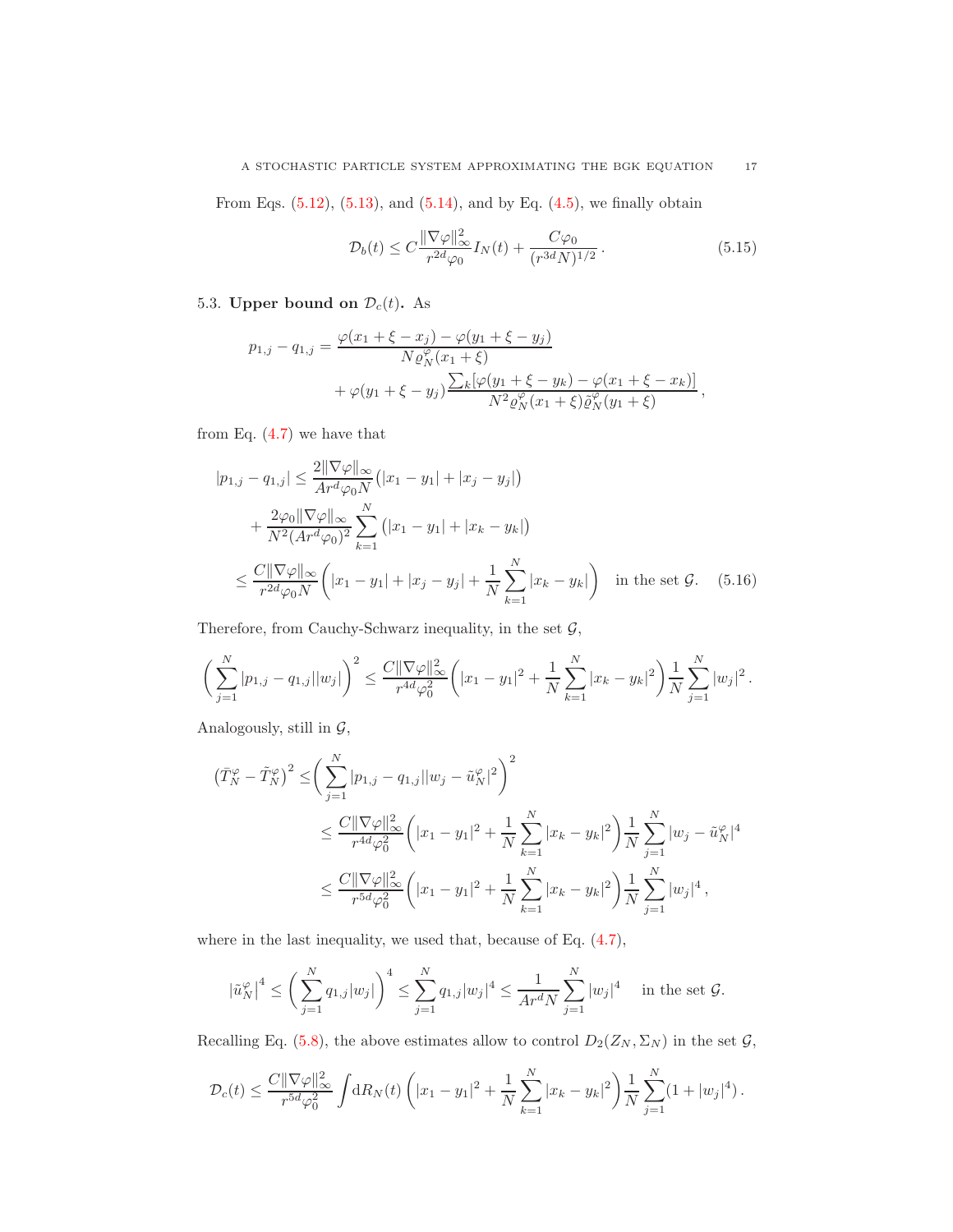We now argue analogously to what done to get Eq.  $(5.14)$ : recalling Eq.  $(4.13)$  and inserting  $1 = \mathbb{I}_{\mathcal{G}_{M,4}} + \mathbb{I}_{\mathcal{G}_{M,4}^{\complement}}$  in the right-hand side we have that

$$
\mathcal{D}_{c}(t) \leq \frac{2C(1+M)\|\nabla\varphi\|_{\infty}^{2}}{r^{5d}\varphi_{0}^{2}} I_{N}(t) + \frac{C\|\nabla\varphi\|_{\infty}^{2}}{r^{5d}\varphi_{0}^{2}} \int dR_{N}(t) \frac{1}{N} \sum_{j=1}^{N} (1+|w_{j}|^{4}) \mathbb{I}_{\mathcal{G}_{M,4}^{\mathfrak{g}}} \n\leq \frac{2C(1+M)\|\nabla\varphi\|_{\infty}^{2}}{r^{5d}\varphi_{0}^{2}} I_{N}(t) + \frac{C\|\nabla\varphi\|_{\infty}^{2}}{r^{5d}\varphi_{0}^{2}N^{1/2}},
$$
\n(5.17)

where in estimating the integrand in  $\mathcal{G}_{M,4}^{\complement}$  we used that the mutual distance among the particles is not greater than one.

# 5.4. Upper bound on  $\mathcal{D}_d(t)$ . We decompose

<span id="page-17-2"></span>
$$
\mathcal{D}_d(t) = \mathcal{D}_d^{(1)}(t) + \mathcal{D}_d^{(2)}(t) ,
$$

where

$$
\begin{split} D_d^{(1)}(t) &:= \int \! \mathrm{d} g(t)^{\otimes N} \int \! \mathrm{d} \xi \, \varphi(\xi) \, 2 |\tilde{u}_N^\varphi - u_g^\varphi|^2 \,, \\ D_d^{(2)}(t) &:= \int \! \mathrm{d} g(t)^{\otimes N} \int \! \mathrm{d} \xi \, \varphi(\xi) \, \frac{4 d \bigl( \tilde{T}_N^\varphi - T_g^\varphi \bigr)^2}{A_t} \,, \end{split}
$$

and analyze the two terms separately.

Upper bound on  $\mathcal{D}_d^{(1)}$  $\frac{d^{(1)}}{d}(t)$ . After introducing the random variables

$$
\mathcal{U}_j(\xi) := \varrho_g^{\varphi}(\xi, t)\varphi(\xi - y_j)w_j - \varphi(\xi - y_j)(\varrho_g^{\varphi}u_g^{\varphi})(\xi, t),
$$

we observe that

$$
\int d\xi \,\varphi(\xi) \, |\tilde{u}_N^{\varphi} - u_g^{\varphi}|^2 \le \int d\xi \,\varphi(\xi) \left[ |\tilde{u}_N^{\varphi} - u_g^{\varphi}|^2 \mathbb{1}_{\mathcal{B}_A} + (|\tilde{u}_N^{\varphi}|^2 + |u_g^{\varphi}|^2) \mathbb{1}_{\mathcal{B}_A^{\mathbb{C}}} \right]
$$
  
\n
$$
= \int d\xi \, \frac{\varphi(\xi - y_1)}{\tilde{\varrho}_N^{\varphi}(\xi)^2 \varrho_g^{\varphi}(\xi)^2} \left| \frac{1}{N} \sum_{j=1}^N \mathcal{U}_j(\xi) \right|^2 \mathbb{1}_{\mathcal{B}_A} + \int d\xi \,\varphi(\xi) \left( |\tilde{u}_N^{\varphi}|^2 + |u_g^{\varphi}|^2 \right) \mathbb{1}_{\mathcal{B}_A^{\mathbb{C}}} \right]
$$
  
\n
$$
\le \frac{C}{\varphi_0^2 r^{2d}} \int d\xi \,\varphi(\xi - y_1) \left| \frac{1}{N} \sum_{j=1}^N \mathcal{U}_j(\xi) \right|^2 + C \int d\xi \,\varphi(\xi) \sum_{j=1}^N q_{1,j} (1 + |w_j|^2) \mathbb{1}_{\mathcal{B}_A^{\mathbb{C}}} \right|
$$

<span id="page-17-1"></span>.

Above, we applied (after the change of variables  $\xi \rightarrow \xi + y_1$ ) the definition Eq. [\(4.3\)](#page-10-4) and the lower bound Eq. [\(2.21\)](#page-5-3) to estimate the first term in the right-hand side, the Cauchy-Schwarz inequality together with Eq. [\(2.20\)](#page-5-4) to estimate the second term.

We notice that the variables  $\mathcal{U}_j(\xi)$  are i.i.d. and satisfy

$$
\int dg(t)^{\otimes N} U_j(\xi) = 0,
$$
\n
$$
\int dg(t)^{\otimes N} |U_j(\xi)|^2 \le C\varphi_0 \int dy \, dw \, \varphi(\xi - y) g(y, w, t) |w|^2 \le C\varphi_0,
$$
\n(5.18)

<span id="page-17-0"></span>where we used the upper bound on  $\mathcal{N}_q(g(t))$  given in Eq. [\(2.20\)](#page-5-4) with  $q > 2 + d$ . Therefore,

$$
\int dg(t)^{\otimes N} \int d\xi \,\varphi(\xi - y_1) \left| \frac{1}{N} \sum_{j=1}^{N} \mathcal{U}_j(\xi) \right|^2 \leq \varphi_0 \int d\xi \int dg(t)^{\otimes N} \left| \frac{1}{N} \sum_{j=1}^{N} \mathcal{U}_j(\xi) \right|^2
$$

$$
\leq \frac{C\varphi_0^2}{N}.
$$
(5.19)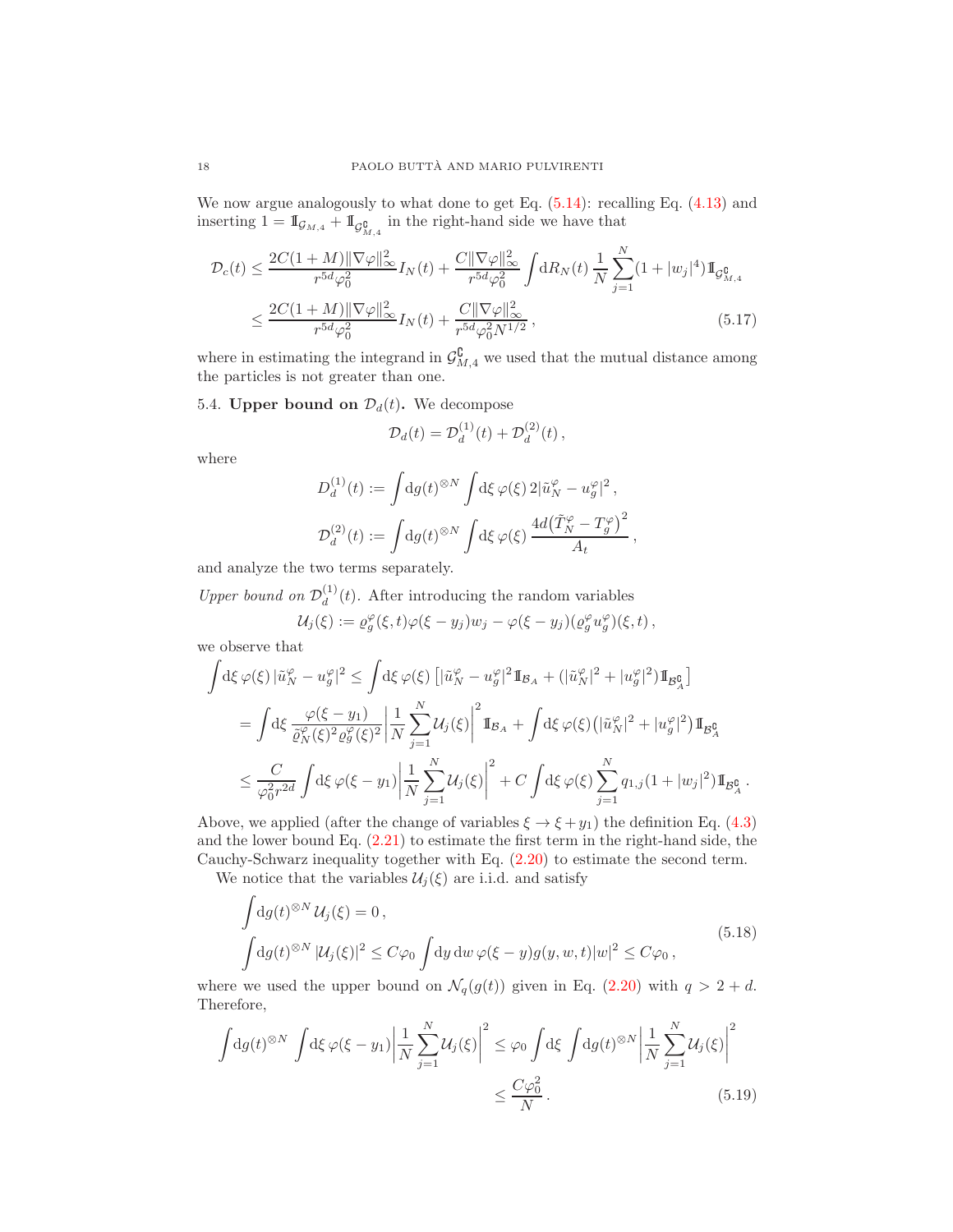On the other hand,

$$
\int dg(t)^{\otimes N} \int d\xi \,\varphi(\xi) \sum_{j=1}^{N} q_{1,j} (1+|w_j|^2) \mathbb{1}_{\mathcal{B}_{A}^{\mathbb{G}}} \n= \frac{1}{N} \sum_{i=1}^{N} \int dg(t)^{\otimes N} \int d\xi \,\varphi(\xi) \sum_{j=1}^{N} q_{i,j} (1+|w_j|^2) \mathbb{1}_{\mathcal{B}_{A}^{\mathbb{G}}} \n\leq C\varphi_0 \int dg(t)^{\otimes N} \frac{1}{N} \sum_{j=1}^{N} (1+|w_j|^2) \mathbb{1}_{\mathcal{B}_{A}^{\mathbb{G}}} \leq \frac{C\varphi_0}{(r^{3d}N)^{1/2}},
$$
\n(5.20)

where we used that  $dg(t)^{\otimes N}$  and  $\mathbb{I}_{\mathcal{B}^{\complement}_A}$  are symmetric with respect to particle permutations, the upper bound of Eqs.  $(4.11)$ , and finally, as done in Eq. [\(5.13\)](#page-15-0), the Cauchy-Schwarz inequality and Eqs. [\(4.4\)](#page-10-2) and [\(4.12\)](#page-12-1).

Putting the above together, we obtain

<span id="page-18-2"></span><span id="page-18-1"></span>
$$
\mathcal{D}_d^{(1)}(t) \le C \left( \frac{1}{r^{2d} N} + \frac{\varphi_0}{(r^{3d} N)^{1/2}} \right). \tag{5.21}
$$

Upper bound on  $\mathcal{D}_d^{(2)}$  $\frac{d^{(2)}}{d}(t)$ . We argue similarly to the previous case. Since

$$
d(\tilde{T}_N^{\varphi} - T_g^{\varphi}) = \sum_{j=1}^N q_{1,j} |w_j|^2 - (dT_g^{\varphi} + |u_g^{\varphi}|^2) + |u_g^{\varphi}|^2 - |\tilde{u}_N^{\varphi}|^2,
$$

after introducing the random variables

$$
\mathcal{T}_j(\xi) = \varrho_g^{\varphi}(\xi, t)\varphi(\xi - y_j)|w_j|^2 - \varphi(\xi - y_j)(\varrho_g^{\varphi} dT_g^{\varphi} + |w_g^{\varphi}|^2)(\xi, t)
$$

and using that  $(|u_g^{\varphi}|^2 - |\tilde{u}_N^{\varphi}|^2)^2 \leq |\tilde{u}_N^{\varphi} - u_g^{\varphi}|^4$ , we have

$$
\int d\xi \varphi(\xi) \left(\tilde{T}_{N}^{\varphi} - T_{g}^{\varphi}\right)^{2} \leq \int d\xi \varphi(\xi) \left[ \left(\tilde{T}_{N}^{\varphi} - T_{g}^{\varphi}\right)^{2} \mathbb{I}_{\mathcal{B}_{A}} + \left(\left(\tilde{T}_{N}^{\varphi}\right)^{2} + \left(T_{g}^{\varphi}\right)^{2}\right) \mathbb{I}_{\mathcal{B}_{A}^{0}} \right]
$$
\n
$$
= \int d\xi \frac{\varphi(\xi - y_{1})}{\tilde{\varrho}_{N}^{\varphi}(\xi)^{2} \varrho_{g}^{\varphi}(\xi)^{2}} \left\{ \left(\frac{1}{Nd} \sum_{j=1}^{N} \mathcal{T}_{j}(\xi)\right)^{2} + \frac{1}{\tilde{\varrho}_{N}^{\varphi}(\xi)^{2} \varrho_{g}^{\varphi}(\xi)^{2}} \left|\frac{1}{Nd} \sum_{j=1}^{N} \mathcal{U}_{j}(\xi)\right|^{4} \right\} \mathbb{I}_{\mathcal{B}_{A}}
$$
\n
$$
+ \int d\xi \varphi(\xi) \left[ \left(\tilde{T}_{N}^{\varphi}\right)^{2} + \left(T_{g}^{\varphi}\right)^{2} \right] \mathbb{I}_{\mathcal{B}_{A}^{0}}
$$
\n
$$
\leq \frac{C}{\varphi_{0}^{2}r^{2d}} \int d\xi \varphi(\xi - y_{1}) \left\{ \left(\frac{1}{N} \sum_{j=1}^{N} \mathcal{T}_{j}(\xi)\right)^{2} + \frac{1}{\varphi_{0}^{2}r^{2d}} \left|\frac{1}{N} \sum_{j=1}^{N} \mathcal{U}_{j}(\xi)\right|^{4} \right\}
$$
\n
$$
+ C \int d\xi \varphi(\xi) \sum_{j=1}^{N} q_{1,j} (1 + |w_{j}|^{4}) \mathbb{I}_{\mathcal{B}_{A}^{0}} . \tag{5.22}
$$

Clearly, the expectation with respect to  $dg(t)^{\otimes N}$  of the last term in the right-hand side of Eq.  $(5.22)$  can be bounded as in Eq.  $(5.20)$ , while, by Eq.  $(5.18)$ ,

<span id="page-18-0"></span>
$$
\int dg(t)^{\otimes N} \int d\xi \,\varphi(\xi - y_1) \bigg| \frac{1}{N} \sum_{j=1}^N \mathcal{U}_j(\xi) \bigg|^4 \leq \frac{C\varphi_0^3}{N^2}.
$$

Finally, concerning the expectation with respect to  $dg(t)^{\otimes N}$  of the first term in the right-hand side of Eq. [\(5.22\)](#page-18-0), we observe that also the variables  $\mathcal{T}_j(\xi)$  are i.i.d. and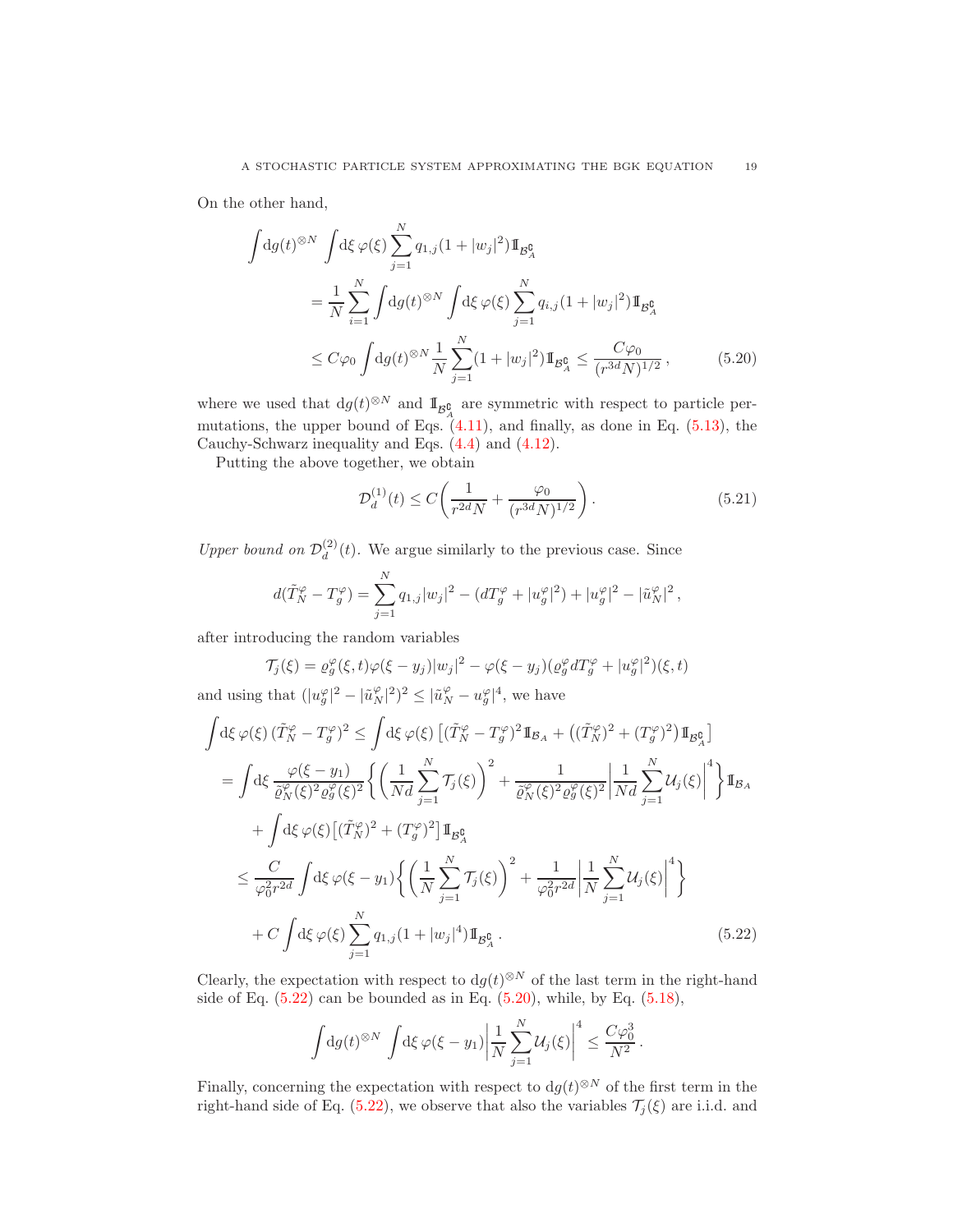satisfy

$$
\int dg(t)^{\otimes N} \mathcal{T}_j(\xi) = 0,
$$
  

$$
\int dg(t)^{\otimes N} |\mathcal{T}_j(\xi)|^2 \le C\varphi_0 \int dy dw \,\varphi(\xi - y)g(y, w)|w|^4 \le C\varphi_0,
$$

where we used the upper bound on  $\mathcal{N}_q(g(t))$  given in Eq. [\(2.20\)](#page-5-4) with  $q > 4 + d$ . Therefore, analogously to Eq. [\(5.19\)](#page-17-1),

$$
\int dg(t)^{\otimes N} \int d\xi \,\varphi(\xi - y_1) \bigg(\frac{1}{N} \sum_{j=1}^N \mathcal{T}_j(\xi)\bigg)^2 \leq \frac{C\varphi_0^2}{N}.
$$

Collecting together the above bounds, we obtain

<span id="page-19-2"></span>
$$
\mathcal{D}_d^{(2)}(t) \le C \left( \frac{1}{r^{2d} N} + \frac{1}{r^{4d} \varphi_0 N^2} + \frac{\varphi_0}{(r^{3d} N)^{1/2}} \right). \tag{5.23}
$$

From Eqs.  $(5.21)$  and  $(5.23)$  we conclude that

<span id="page-19-3"></span>
$$
\mathcal{D}_d(t) \le C \bigg( \frac{1}{r^{2d} N} + \frac{1}{r^{4d} \varphi_0 N^2} + \frac{\varphi_0}{(r^{3d} N)^{1/2}} \bigg) \,. \tag{5.24}
$$

5.5. Proof of Eq. [\(3.7\)](#page-8-2). From Eqs. [\(5.10\)](#page-13-4), [\(5.11\)](#page-14-1), [\(5.15\)](#page-16-0), [\(5.17\)](#page-17-2), and [\(5.24\)](#page-19-3) we get

$$
\begin{split} \dot{I}_N(t) &\leq C \bigg( \varphi_0 + \frac{\|\nabla \varphi\|_{\infty}}{r^{2d} \varphi_0} + \frac{\|\nabla \varphi\|_{\infty}^2}{r^{5d} \varphi_0^2} \bigg) I_N(t) \\ &+ \bigg( \frac{1}{r^{2d}N} + \frac{1}{r^{4d} \varphi_0 N^2} + \frac{\varphi_0}{(r^{3d}N)^{1/2}} + \frac{\|\nabla \varphi\|_{\infty}^2}{r^{5d} \varphi_0^2 N^{1/2}} \bigg) \,. \end{split}
$$

We then choose

<span id="page-19-1"></span>
$$
\Gamma_{\varphi} = \frac{\varphi_0^3 + \|\nabla \varphi\|_{\infty}^2}{r^{5d} \varphi_0^2}, \qquad N_{\varphi} = \frac{\varphi_0^4}{r^{6d}} + \frac{\|\nabla \varphi\|_{\infty}^8}{(r^{5d} \varphi_0^2)^4},
$$
(5.25)

so that, recalling  $\varphi_0 \geq 1$ ,

$$
\left(\varphi_0 + \frac{\|\nabla\varphi\|_{\infty}}{r^{2d}\varphi_0} + \frac{\|\nabla\varphi\|_{\infty}^2}{r^{5d}\varphi_0^2}\right) \leq 2\Gamma_{\varphi}
$$

and

$$
\left( \frac{1}{r^{2d} N} + \frac{1}{r^{4d} \varphi_0 N^2} + \frac{\varphi_0}{(r^{3d} N)^{1/2}} + \frac{\|\nabla \varphi\|_\infty^2}{r^{5d} \varphi_0^2 N^{1/2}} \right) \le \frac{4}{N^{1/4}} \qquad \forall \, N > N_\varphi \, .
$$

Therefore,  $I_N(t) \leq C \Gamma_{\varphi} I_N(t) + C/N^{1/4}$  for any  $N > N_{\varphi}$ , from which Eq. [\(3.7\)](#page-8-2) follows by Grönwall's inequality and hence the proof of Theorem  $2.3$  is achieved.

## 6. Removing the cutoff and conclusion

<span id="page-19-0"></span>The regularized BGK equation Eq.  $(2.14)$  reduces to the usual one Eq.  $(1.1)$  when the cutoff function  $\varphi$  converges to the  $\delta$ -function, at least formally. In this section,  $\varphi = \varphi^{(\varepsilon)}$  is the rescaled function given by [\(2.24\)](#page-6-2) and we assume  $t \in [0, T]$  for fixed  $T > 0$ . We recall that C denotes a generic positive constant, possibly depending only on T and  $f_0$ , hence independent of  $\varepsilon$ .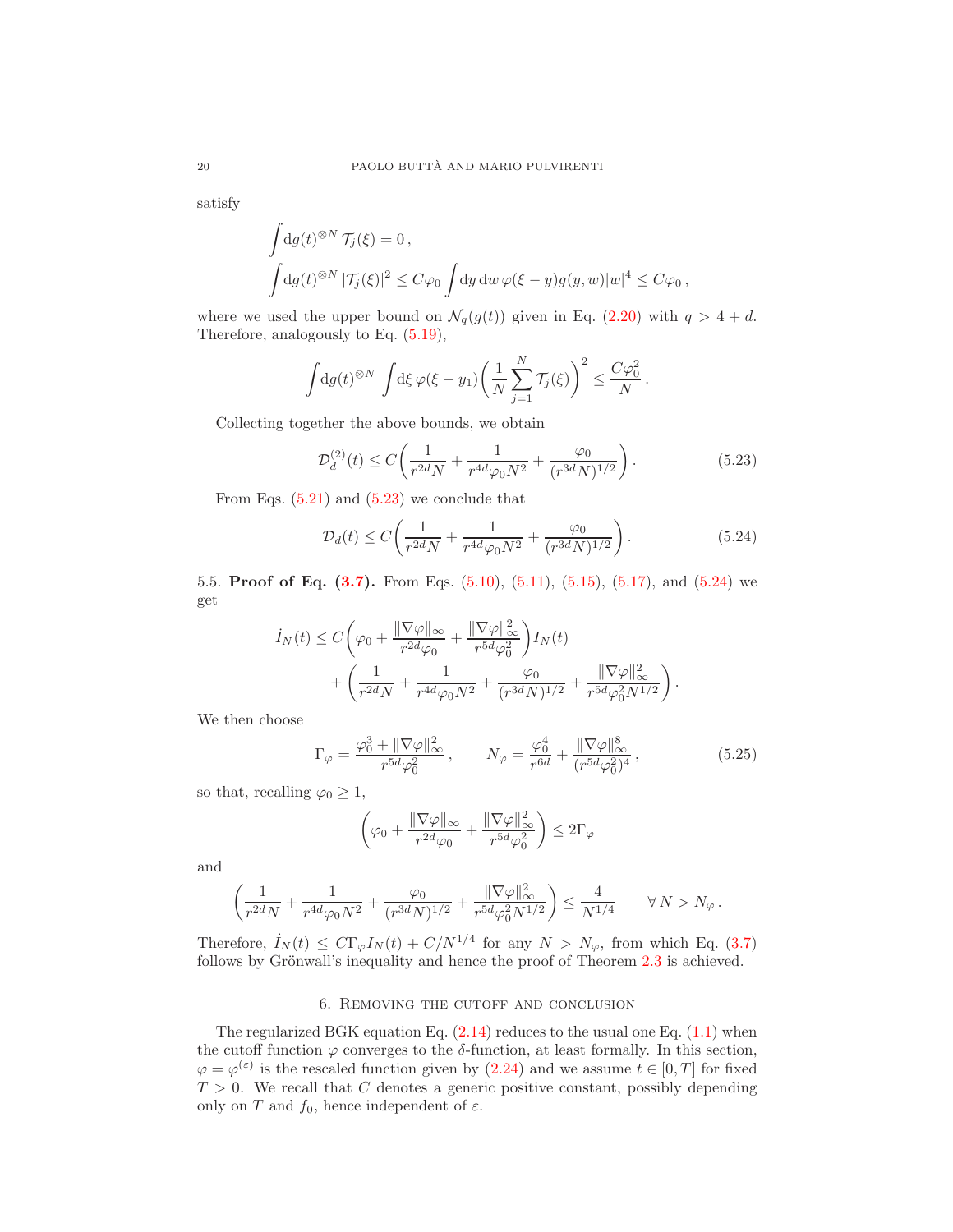*Proof of Theorem [2.5.](#page-6-3)* The limit  $\varepsilon \to 0$  was investigated in [\[2\]](#page-24-0), where the convergence  $g \to f$  is proven in a weighted  $L^1$  space, see [\[2,](#page-24-0) Theorem 2.4]. Here, given f and g, we rather study the processes  $(x(t), v(t))$  and  $(y(t), w(t))$  whose generators are given by  $(\psi \text{ denotes a test function})$ 

$$
\mathcal{L}_1 \psi(x, v) = (v \cdot \nabla_x - 1)\psi(x, v) + \int d\tilde{v} M_f(x, \tilde{v})\psi(x, \tilde{v})
$$
(6.1)

and  $\mathcal{L}_2 = \mathcal{L}_1^g$  as in Eq. [\(3.1\)](#page-7-2), i.e.,

$$
\mathcal{L}_2\psi(y,w) = (w \cdot \nabla_y - 1)\psi(y,w) + \int d\tilde{y} \,\varphi(\tilde{y} - y) \int d\tilde{w} \, M_g^{\varphi}(\tilde{y},\tilde{w})\psi(\tilde{y},\tilde{w}), \quad (6.2)
$$

respectively.

We fix  $f_0$  as common initial datum for Eqs.  $(2.3)$  and  $(2.14)$ , and assume that it satisfies the hypotheses Eqs. [\(2.8\)](#page-3-3) and [\(2.25\)](#page-6-5). Note that, in particular, the hypothesis of Propositions [2.1](#page-4-3) and [2.2](#page-5-1) are satisfied.

We couple the two processes by defining in the product space the process whose generator is given by  $(G \text{ denotes a test function})$ 

$$
\mathcal{L}_Q G(x, v, y, w) = (v \cdot \nabla_x + w \cdot \nabla_y - 1) G(x, v, y, w) \n+ \int d\tilde{y} \int d\tilde{v} \int d\tilde{w} \mathcal{M}(x, \tilde{v}; \tilde{y}, \tilde{w}) \varphi(\tilde{y} - y) G(x, \tilde{v}, \tilde{y}, \tilde{w}),
$$

where, analogously to what done in Sec. [3.1,](#page-7-3)  $\mathcal{M}(x, \tilde{v}; \tilde{y}, \tilde{w})$  is the joint representation of the Maxwellians  $M_f$  and  $M_g^{\varphi}$  that realizes the 2-Wasserstein distance between the marginals. We denote by  $dR(t) = dR(x, v; y, w; t)$  the law of this process assuming that initially

$$
dR(x, v; y, w; 0) = f_0(x, v)\delta(x - y)\delta(v - w).
$$

Clearly,

<span id="page-20-0"></span>
$$
\mathcal{W}_2(f(t), g(t))^2 \le I(t) := \int dR(t) \left( |x - y|^2 + |v - w|^2 \right). \tag{6.3}
$$

To obtain an upper bound for  $I(t)$  we compute,

$$
\dot{I}(t) = 2 \int dR(t) (x - y) \cdot (v - w) - \int dR(t) |x - y|^2
$$
  
+ 
$$
\int dR(t) \int d\tilde{y} \varphi(y - \tilde{y}) |x - \tilde{y}|^2 + \frac{d}{dt} \int dR(t) |v - w|^2
$$
  

$$
\leq \int dR(t) |v - w|^2 + 2 \int dR(t) |x - y|^2 + E_1 + \frac{d}{dt} \int dR(t) |v - w|^2,
$$

where

$$
E_1 = 2 \int dR(t) \int d\tilde{y} \,\varphi(y - \tilde{y}) |y - \tilde{y}|^2 \leq C \varepsilon^2,
$$

while, by virtue of the choice of  $\mathcal{M}(x, \tilde{v}; \tilde{y}, \tilde{w})$ ,

$$
\frac{\mathrm{d}}{\mathrm{d}t} \int \mathrm{d}R(t) \, |v - w|^2 = S_1 + S_2 - \int \mathrm{d}R(t) \, |v - w|^2 \, ,
$$

with

$$
S_1 = \int dR(t) |u_f(x, t) - u_g^{\varphi}(y, t)|^2, \quad S_2 = \int dR(t) d(\sqrt{T_f(x, t)} - \sqrt{T_g^{\varphi}(y, t)})^2.
$$
  
Therefore,

<span id="page-20-1"></span> $\dot{I}(t) \leq 2I(t) + S_1 + S_2 + C\varepsilon^2$ (6.4)

and it remains to estimate  $S_1$  and  $S_2$ .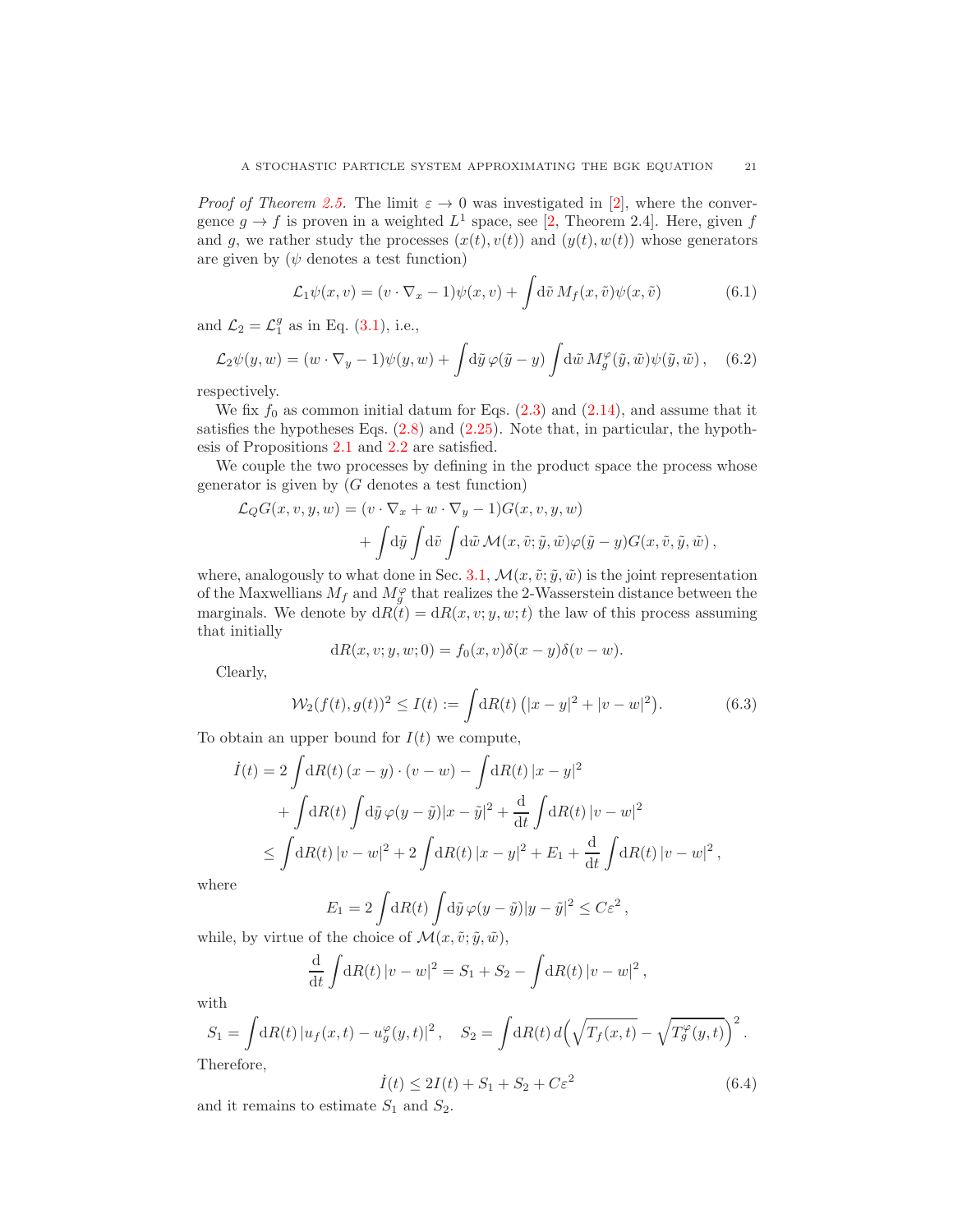Upper bound on  $S_1$ . Setting

$$
dr(x, y; t) = \int_{v,w} dR(x, v; y, w; t),
$$

$$
dR^{\varphi}(x, v; y, w; t) = \int d\tilde{y} \varphi(y - \tilde{y}) dR(x, v; \tilde{y}, w; t),
$$

$$
dr^{\varphi}(x, y; t) = \int d\tilde{y} \varphi(y - \tilde{y}) dr(x, \tilde{y}; t),
$$

we have

<span id="page-21-0"></span>
$$
S_1=\bar{S}_1+E_2,
$$

where

$$
\bar{S}_1 = \int \! \mathrm{d}r \varphi(t) \, |u_f(x,t) - u_g^{\varphi}(y,t)|^2 \,, \quad E_2 = \int \! (\mathrm{d}r - \mathrm{d}r^{\varphi})(t) \, |u_f(x,t) - u_g^{\varphi}(y,t)|^2 \,.
$$

We start by estimating  $\bar{S}_1$ , noticing that if

$$
g^{\varphi}(y, w, t) := \int d\tilde{y} \, \varphi(y - \tilde{y}) g(\tilde{y}, w, t)
$$

then

$$
\bar{S}_1 = \int \mathrm{d}r^{\varphi}(t) \left| \frac{\int \mathrm{d}v f(x, v, t)v}{\varrho_f(x, t)} - \frac{\int \mathrm{d}w g^{\varphi}(y, w, t)w}{\varrho_g^{\varphi}(y, t)} \right|^2
$$
\n
$$
= \int \mathrm{d}r^{\varphi}(t) \left| \int \mathrm{d}\Lambda_{x, y}(v, w) (v - w) \right|^2 \le \int \mathrm{d}r^{\varphi}(t) \int \mathrm{d}\Lambda_{x, y}(v, w) |v - w|^2, \quad (6.5)
$$

with (remarking also that  $\varrho_g^{\varphi} = \varrho_{g\varphi}$ )

<span id="page-21-1"></span>
$$
d\Lambda_{x,y}(v,w) \in \mathcal{P}\left(\frac{f(x,v,t) dv}{\varrho_f(x,t)}, \frac{g^{\varphi}(y,w,t) dw}{\varrho_g^{\varphi}(y,t)}\right)
$$
(6.6)

to be fixed later (recall  $\mathcal{P}(\mu, \nu)$  denotes the collection of all joint probability measures in the product space with marginals  $\mu$  and  $\nu$ , see Remark [2.4\)](#page-6-1).

Looking at the coupled stochastic processes  $(x(t), y(t))$ , we realize it is of the form

$$
x(t) = x_0 + v_0t_1 + v_1(t_2 - t_1) + v_2(t_3 - t_2) \cdots,
$$
  
\n
$$
y(t) = x_0 + v_0t_1 + \xi_1 + w_1(t_2 - t_1) + \xi_2 + w_2(t_3 - t_2) \cdots
$$

where  $t_1 < t_2 < \cdots < t_k$  are exponential times in which the jumps in velocity are simultaneously performed. The outgoing velocities are Maxwellian computed via the hydrodynamical fields depending on  $x(t_k)$  and  $y(t_k) + \xi_k$ . Finally, the extra displacements  $\xi_k$  are i.i.d. distributed according to  $\varphi$ .

Now, let  $R(dv dw|x, y; t)$ , resp.  $R^{\varphi}(dv dw|x, y; t)$ , be the conditional probability of  $dR(x, v; y, w; t)$ , resp.  $dR^{\varphi}(x, v; y, w; t)$ , conditioned to the values x, y at time t. For what just noticed on the structure of the coupled process, the conditional probability has the property that  $\int R(\mathrm{d}v \, \mathrm{d}w | x, y; t) \psi(v)$  and  $\int R(\mathrm{d}v \, \mathrm{d}w | x, y; t) \psi(w)$ are independent of y and x, respectively. Similarly, also  $\int R^{\varphi} (dv dw | x, y; t) \psi(v)$  and  $\int R^{\varphi}(\mathrm{d}v \, \mathrm{d}w | x, y; t) \, \psi(w)$  are independent of y and x, respectively.

**Remark 6.1.** Note that the measures  $dR(x, v; y, w; t)$  and  $dr(x, y; t)$  are not absolutely continuous with respect to the Lebesgue measure. Indeed, the contribution due to the event with zero jumps transports the initial delta function in position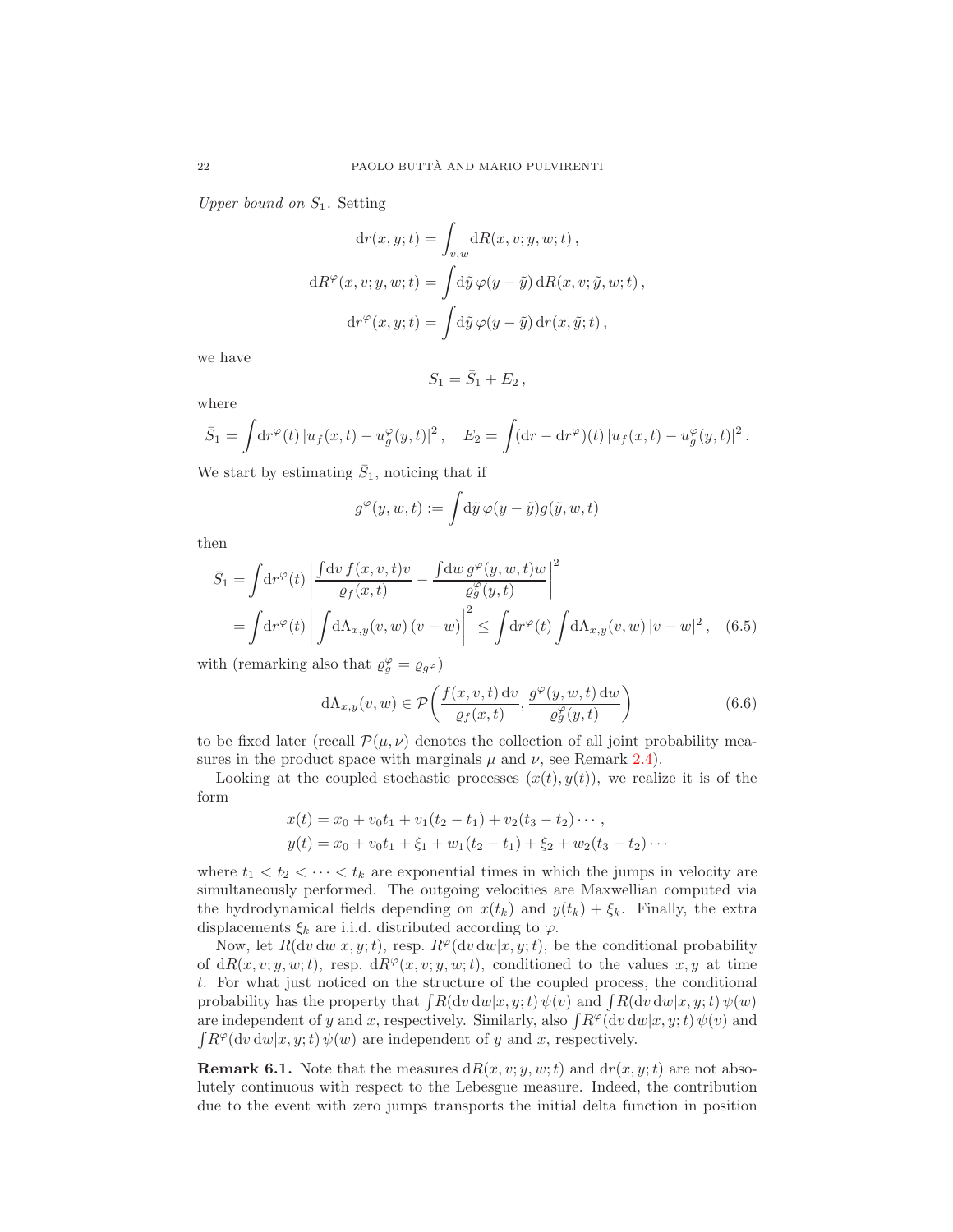and velocity. Incidentally, this event does not give any contribution in the evaluation of  $I(t)$ . On the other hand, due to the convolution with  $\varphi$ ,  $dr^{\varphi}$  is absolutely continuous with respect to the Lebesgue measure, and we denote by  $r^{\varphi}$  its density.

We now observe that

$$
R^{\varphi}(\mathrm{d} v \, \mathrm{d} w | x, y; t) \in \mathcal{P}\left(\frac{f(x, v, t) \, \mathrm{d} v}{\varrho_f(x, t)}, \frac{g^{\varphi}(y, w, t) \, \mathrm{d} w}{\varrho^{\varphi}_g(y, t)}\right)
$$

Indeed, since  $\varrho_g^{\varphi}(y,t)^{-1} \int dx r^{\varphi}(x,y;t) = 1$ , for any test function  $\psi$ ,

$$
\int dy \int R^{\varphi} (dv \, dw | x, y; t) \, \psi(y, w) = \int dx \int dy \frac{r^{\varphi}(x, y; t)}{\varrho_g^{\varphi}(y, t)} \int R^{\varphi}(dv \, dw | x, y; t) \, \psi(y, w)
$$

$$
= \int dR^{\varphi}(x, v; y, w; t) \frac{\psi(y, w)}{\varrho_g^{\varphi}(y, t)} = \int dy \int \frac{g^{\varphi}(y, w, t) \, dw}{\varrho_g^{\varphi}(y, t)} \psi(y, w),
$$

where, in the first step, we used the independence of  $x$  of the left-hand side. The same argument can be used to prove that

$$
\int dx \int R^{\varphi}(\mathrm{d}v \, \mathrm{d}w | x, y; t) \, \psi(x, v) = \int \mathrm{d}x \int \frac{f(x, v, t) \, \mathrm{d}v}{\varrho_f(x, t)} \psi(x, v) \, .
$$

By choosing  $d\Lambda_{x,y}(v, w) = R^{\varphi}(dv dw|x, y; t)$  in Eq. [\(6.5\)](#page-21-0) we obtain

$$
\bar{S}_1 \le \int \mathrm{d}r^{\varphi}(t) \int R^{\varphi}(\mathrm{d}v \, \mathrm{d}w | x, y; t) |v - w|^2
$$

$$
= \int \mathrm{d}R^{\varphi}(t) |v - w|^2 = \int \mathrm{d}R(t) |v - w|^2. \tag{6.7}
$$

Concerning the error term  $E_2$ , since  $\int (dr - dr^{\varphi})(t) |u_f(x)|^2 = 0$  we have

$$
E_2 = \int (dr - dr^{\varphi})(t) (|u_g^{\varphi}(y, t)|^2 - 2u_f(x, t) \cdot u_g^{\varphi}(y, t)) = E_2^{(1)} + E_2^{(2)},
$$

with

$$
E_2^{(1)} = \int \mathrm{d}r(t) \int \mathrm{d}\tilde{y} \,\varphi(y-\tilde{y}) \left( |u_g^{\varphi}(y,t)|^2 - |u_g^{\varphi}(\tilde{y},t)|^2 \right),
$$
  

$$
E_2^{(2)} = -2 \int \mathrm{d}r(t) \int \mathrm{d}\tilde{y} \,\varphi(y-\tilde{y}) u_f(x,t) \cdot \left( u_g^{\varphi}(y,t) - u_g^{\varphi}(\tilde{y},t) \right).
$$

The assumptions Eqs.  $(2.8)$  and  $(2.25)$  are the hypotheses of  $[2, \text{Lemma } 4.1]$ , which in particular states

$$
\mathcal{N}_q(|\nabla_x g(t)|) \leq C.
$$

This implies (see the proof of the same lemma)

<span id="page-22-1"></span>
$$
|\nabla_x \varrho_g| + |D_x u_g| + |\nabla_x T_g| \le C. \tag{6.8}
$$

Therefore, using also Eqs. [\(2.9\)](#page-4-5) and [\(2.20\)](#page-5-4),

$$
\left|E_2^{(1)}\right|+\left|E_2^{(2)}\right|\leq C\int\!\mathrm{d} r(t)\int\!\mathrm{d}\tilde{y}\,\varphi(y-\tilde{y})|y-\tilde{y}|\leq C\varepsilon\,.
$$

In conclusion, from Eq.  $(6.7)$  and the above estimate,

<span id="page-22-2"></span>
$$
S_1 \le C \int dR(t) |v - w|^2 + C\varepsilon \le I(t) + C\varepsilon. \tag{6.9}
$$

Upper bound on  $S_2$ . We proceed analogously by setting

$$
S_2=\bar{S}_2+E_3,
$$

<span id="page-22-0"></span>.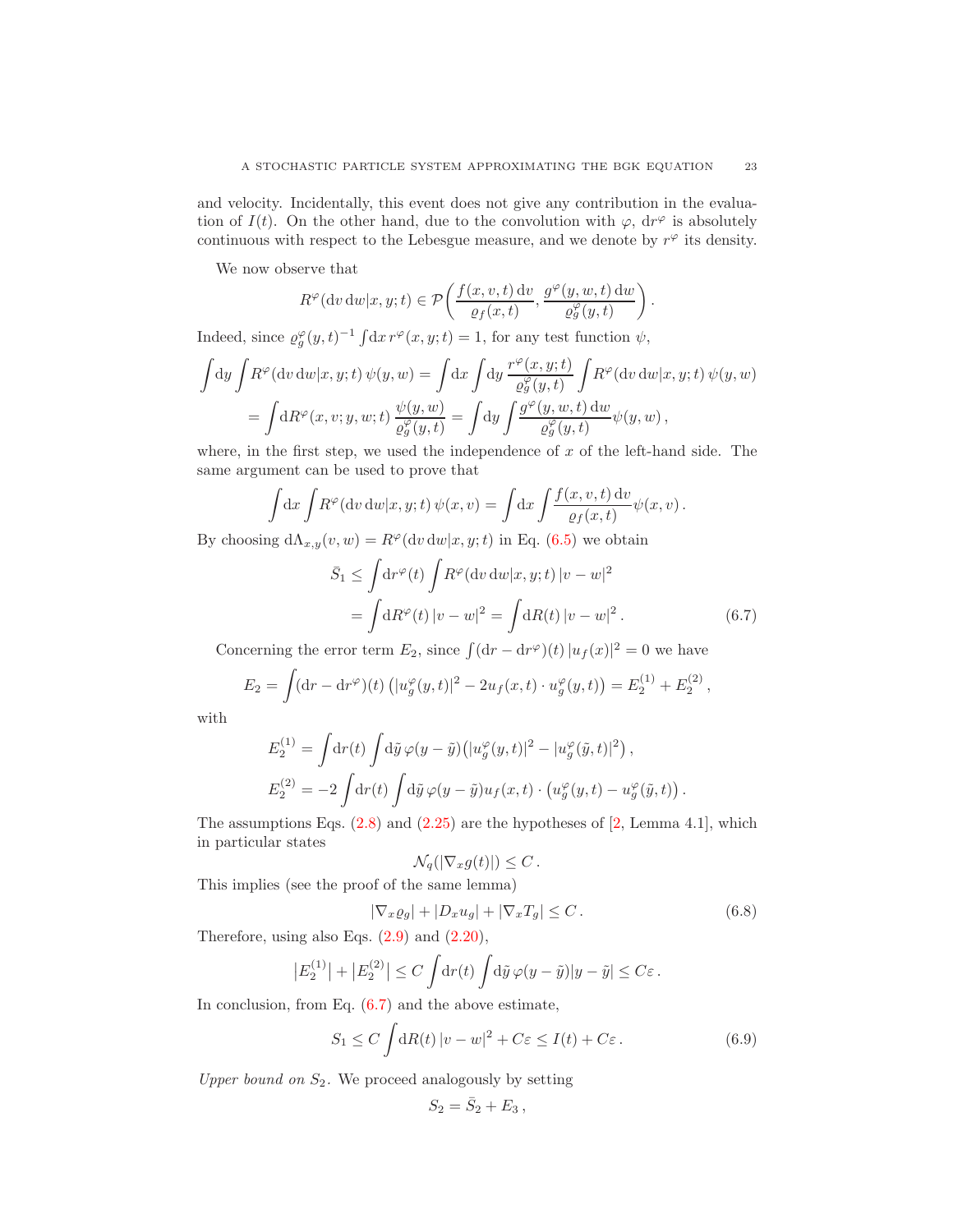where

$$
\bar{S}_2 = \int \! \mathrm{d}r \varphi(t) \, d\! \left( \sqrt{T_f(x,t)} - \sqrt{T_g^{\varphi}(y,t)} \right)^2
$$

and, by arguing as done for  $E_2$ ,

$$
E_3 = \int (\mathrm{d}r - \mathrm{d}r^{\varphi})(t) \left( T_g^{\varphi}(y, t) - 2\sqrt{T_f(x, t)} \sqrt{T_g^{\varphi}(y, t)} \right)
$$
  
= 
$$
\int \mathrm{d}r(t) \int \mathrm{d}\tilde{y} \varphi(y - \tilde{y}) \left( T_g^{\varphi}(y, t) - T_g^{\varphi}(\tilde{y}, t) \right)
$$
  
- 
$$
2 \int \mathrm{d}r(t) \int \mathrm{d}\tilde{y} \varphi(y - \tilde{y}) \sqrt{T_f(x, t)} \left( \sqrt{T_g^{\varphi}(y, t)} - \sqrt{T_g^{\varphi}(\tilde{y}, t)} \right).
$$

From Eqs.  $(6.8)$  and  $(2.22)$  the error term  $E_3$  satisfies

<span id="page-23-0"></span>
$$
|E_3| \le C \int \mathrm{d}r(t) \int \mathrm{d}\tilde{y} \,\varphi(y-\tilde{y})|y-\tilde{y}| \le C\varepsilon. \tag{6.10}
$$

Concerning  $\bar{S}_2$ , we observe that (omitting for brevity the dependence on  $(x, t)$  in  $u_f(x,t), T_f(x,t)$  and on  $(y,t)$  in  $u_g^{\varphi}(y,t), T_g^{\varphi}(y,t))$ 

$$
\begin{split} |T_f - T_g^{\varphi}| &= \frac{1}{d} \left| \int \mathrm{d}\Lambda_{x,y}(v,w) \left( |v - u_f|^2 - |w - u_g^{\varphi}|^2 \right) \right| \\ &= \frac{1}{d} \left| \int \mathrm{d}\Lambda_{x,y}(v,w) \left( v - w + u_g^{\varphi} - u_f \right) \cdot \left( v - u_f + w - u_g^{\varphi} \right) \right| \\ &\leq \frac{2}{d} \left[ \int \mathrm{d}\Lambda_{x,y}(v,w) \left( |v - w|^2 + |u_g^{\varphi} - u_f|^2 \right) \right]^{1/2} \\ &\times \left[ \int \mathrm{d}\Lambda_{x,y}(v,w) \left( |v - u_f|^2 + |w - u_g^{\varphi}|^2 \right) \right]^{1/2} \\ &\leq C \left[ \int \mathrm{d}\Lambda_{x,y}(v,w) \left( |v - w|^2 + |u_g^{\varphi} - u_f|^2 \right) \right]^{1/2} \left( \sqrt{T_f} + \sqrt{T_g^{\varphi}} \right). \end{split}
$$

where in the first and last step we used  $(6.6)$ . Therefore,

$$
\bar{S}_2 = \int \mathrm{d}r^{\varphi}(t) d\left(\frac{T_f(x,t) - T_g^{\varphi}(y,t)}{\sqrt{T_f(x,t)} + \sqrt{T_g^{\varphi}(y,t)}}\right)^2
$$
\n
$$
\leq C \int \mathrm{d}r^{\varphi}(t) \int \mathrm{d}\Lambda_{x,y}(v,w) \left( |v-w|^2 + |u_g^{\varphi}(y,t) - u_f(x,t)|^2 \right)
$$
\n
$$
= C \int \mathrm{d}R(t) |v-w|^2 + C \int \mathrm{d}R(t) |u_g^{\varphi}(y,t) - u_f(x,t)|^2
$$
\n
$$
= C \int \mathrm{d}R(t) |v-w|^2 + CS_1.
$$

Therefore, from Eq.  $(6.10)$  and the above estimate,

<span id="page-23-1"></span>
$$
S_2 \le CI(t) + CS_1 + C\varepsilon. \tag{6.11}
$$

From Eqs.  $(6.3)$ ,  $(6.4)$ ,  $(6.9)$ ,  $(6.11)$ , and Grönwall's inequality, Eq.  $(2.26)$  follows and Theorem [2.5](#page-6-3) is proved.  $\square$